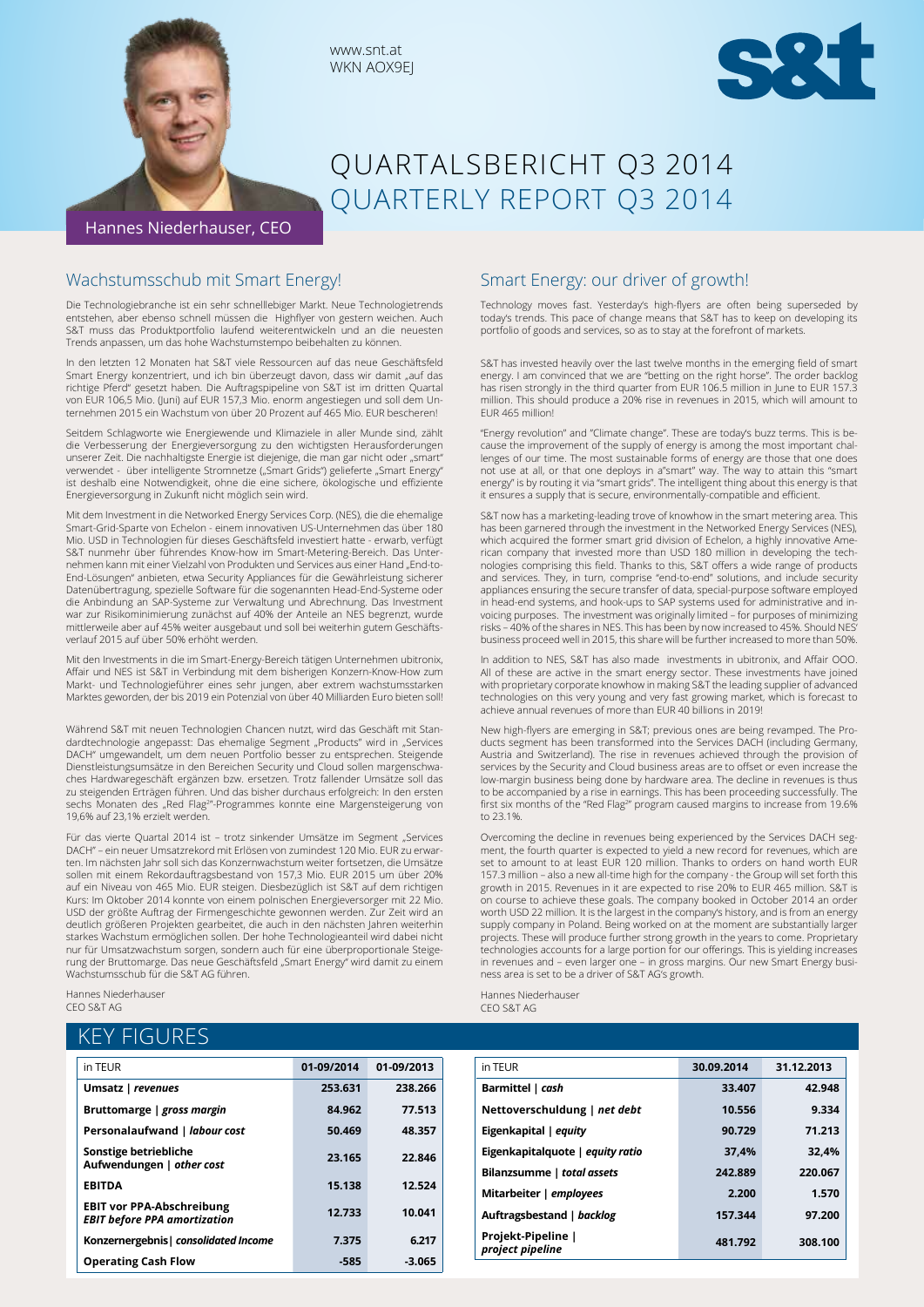### S&T AG auf Kurs für das Jahresendgeschäft 2014

Mit Umsatzerlösen von 88,8 Mio. EUR im dritten Quartal 2014 (Vj. 80,7 Mio. EUR) und kumuliert 253,6 Mio. EUR in den ersten neun Monaten des Geschäftsjahres (Vj. 238,3 Mio. EUR) ist S&T für den Schlusssprint des Geschäftsjahres vorbereitet, um das für das Jahr 2014 gesteckte Umsatzziel von 375 Mio. EUR zu erreichen. Die vorgesehenen Umsatzerlöse, auch der neu erworbenen Gesellschaften der S&T-Gruppe, befinden sich im Plan, die Ergebniszahlen folgen diesem Trend.

Das EBITDA lag im dritten Quartal bei 5,2 Mio. EUR (Vj. 4,4 Mio. EUR) und nach neun Monaten bei 15,1 Mio. EUR (Vj. 12,5 Mio. EUR), was einer Steigerung des EBITDA von 17% im dritten Quartal bzw. einer Steigerung von 21% in den ersten neun Monaten gegenüber den Vorjahreszeiträumen entspricht. Analog dazu stieg auch das Konzernergebnis im abgelaufenen Quartal auf 2,4 Mio. EUR (Vj. 2,1 Mio. EUR) bzw. im laufenden Geschäftsjahr auf 7,4 Mio. EUR (Vj. 6,2 Mio. EUR). Dem klaren Ziel von S&T – profitablem Umsatzwachstum – konnte mit dieser Profitabilitätssteigerung wieder einen Schritt näher gekommen werden. Für das vierte Quartal 2014 werden saisonal die höchsten Umsatz- und Ergebnisbeiträge erwartet, sodass die bisherige Prognose bestätigt werden kann.

Die Bruttomarge entwickelte sich im Geschäftsjahr 2014 bis dato erfreulich. Insgesamt konnte die Bruttomarge im Konzern von 32,5% auf 33,5% gesteigert werden. Auch die Maßnahmen im Service-DACH-Segment zeigen bereits die erwünschte Wirkung: Durch die konsequente Umsetzung des "Red Flag<sup>2</sup>"-Programmes konnte die Bruttomarge von 19,6% auf 23,1% erhöht werden. Die Bruttomarge in den Segmenten Appliances und Services EE entwickelte sich stabil.

Auf der Kostenseite stiegen die Personalkosten in den letzten neun Monaten um 4,4% an, während sich die Umsätze im Konzern um 6,4% erhöhten. Der Anstieg der Personalkosten im dritten Quartal von 15,7 Mio. EUR im Vorjahr auf 18,3 Mio. EUR ist insbesondere der erstmaligen Konsolidierung der Affair-Gruppe mit ihren ca. 600 Mitarbeitern geschuldet. Die sonstigen operativen Kosten blieben in den ersten neun Monaten trotz des Umsatzwachstums nahezu unverändert (23,2 Mio. EUR in den ersten drei Quartalen 2014 vs. 22,8 Mio. EUR im Vergleichszeitraum des Vorjahres). Aufgrund weiterer Akquisitionen erhöhten sich die Abschreibungen abermals auf 4,5 Mio. EUR (Vj. 4,3 Mio. EUR).

Die Entwicklung des US-Dollars belastete zudem das Ergebnis mit einem Verlust von 160 TEUR.

Die Entwicklung der einzelnen Segmente stellt sich nach den ersten neun Monaten wie folgt dar:

### S&T AG: business proceeding on course in 2014

S&T registered revenues of EUR 88.8 million in the third quarter of 2014 (third quarter of 2013: EUR 80.7 million), and, cumulatively, EUR 253.6 million for the first nine month of the 2014 financial year (2013: EUR 238.3 million). These figures indicate how well S&T is prepared to take on the "home stretch" of the financial year, and to attain the target set by it for 2014 of achieving revenues of EUR 375 million. The revenues from sales forecast for the next quarter and the companies recently acquired by the S&T Group are developing according to plan, as are the income figures.

The third quarter's EBITDA came to EUR 5.2 million (2013: EUR 4.4 million). The nine months figure amounted to EUR 15.1 million (2013: EUR 12.5 million), translating into an increase in EBITDA of 17% in the third quarter, and into one of 21% in the first nine months of 2014 on a y-on-y basis. Matching those figures, the third quarter's consolidated income came to EUR 2.4 million (2013: EUR 2.1 million). The nine months' income amounted to EUR 7.4 million (2013: EUR 6.2 million). As these figures detail, S&T is well on its way to achieving its target of increasing both revenues and profitability. The seasonality of S&T's business leads management to forecast that the revenues and income achieved in the fourth quarter of 2014 will be the largest of the year, thus enabling the confirmation of previous forecasts for it.

Gross margins have developed gratifyingly well in financial year 2014. As a whole, the gross margin was increased from 32.5% to 33.5%. The measures undertaken in the Service DACH segment are already having the desired affects. Thanks to the purposeful implementation of the "Red Flag<sup>2</sup>" program, the segment's gross margin increased from 19.6% to 23.1%. The gross margins achieved by the Appliances and Services EE segments were stable.

The expenditures featured a 4.4% rise in personnel costs during the last nine months. Consolidated revenues rose 6.4%. In the third quarter, the personnel costs came to EUR 18.3 million, up from 2013's 15.7 million. This is especially due to the initial consolidation of the Affair Group, which has some 600 staff members. Despite the rise in sales, other operative costs remained nearly the same (EUR 23.2 million for the first three quarters of 2014 vs. EUR 22.8 million for the comparable period in 2013). The further acquisitions caused the depreciation to rise once more to EUR 4.5 million (2013: EUR 4.3 million).

The devlopment of the USD exchange rate also encumbered the results with a loss of 160 TEUR.

The segments developed during the first nine months of 2014 in the following ways:

|                                        | <b>Services DACH</b> |        | <b>Appliances</b> |        |         | <b>Services EE</b> |
|----------------------------------------|----------------------|--------|-------------------|--------|---------|--------------------|
| in TEUR                                | 2014                 | 2013   | 2014              | 2013   | 2014    | 2013               |
| Umsatzerlöse   Revenues                | 63.563               | 69.405 | 45.670            | 27.512 | 144.398 | 141.349            |
| Bruttomarge   Gross margin             | 14.698               | 13.575 | 25.502            | 18,820 | 44.762  | 45.118             |
| EBITDA<br>EBITDA                       | 1.572                | 2.594  | 7.788             | 7.052  | 5.778   | 2.878              |
| Periodenergebnis   Consolidated income | $-1.461$             | 25     | 5.655             | 5.343  | 3.181   | 849                |

Die negative Umsatzentwicklung des Segments Services DACH spiegelt die zu Beginn des Jahres 2014 getroffene Entscheidung, sich schrittweise aus dem Geschäft mit margenschwachen Produkten zurückzuziehen, wider. Im laufenden Geschäftsjahr 2014 wurde der Umsatz in diesen Produktkategorien deutlich, im Segment Services DACH insgesamt um 8%, reduziert. Rückzug aus dem Geschäft mit margenschwachen Produkten als auch Anlaufverluste der neu gegründeten MAXDATA Deutschland GmbH ergaben ein Segment-EBITDA von 1,572 Mio. EUR.

Die Umsatzentwicklung im Segment Services EE verlief positiv. Die erzielten Ergebnisse konnten durch Restrukturierungen und Kostensenkungen in einzelnen Landesgesellschaften bzw. durch den neuen Portfolio-Mix signifikant gesteigert werden. Diese führten in den ersten neun Monaten 2014 zu einem um 2,3 Mio. EUR höheren Ergebnis als im Vergleich zum Vorjahreszeitraum.

Das signifikante Umsatzwachstum im Bereich Appliances resultiert aus organischem Wachstum und aus Akquisitionen im Bereich Smart Energy sowie deren erstmaliger Konsolidierung für die ersten neun Monate des Geschäftsjahres 2014. Auf der Ergebnisseite entwickelte sich das Appliances-Segment in den ersten neun Monaten nicht proportional zum signifikanten Umsatzwachstum. Der neue Bereich Smart Energy war durch Integrations- und Akquisitionskosten belastet und trug noch nicht zum Gewinn bei. Im Bereich Appliances wurden 2014 mit 5.655 TEUR 77% des Konzernergebnisses erwirtschaftet. Im letzten Quartal und vor allem 2015 werden auch die Smart Energy Appliances wesentliche Gewinnbeiträge liefern. Für das letzte Quartal 2014 sowie 2015 wird darum wieder ein deutlicher Anstieg des Umsatzes sowie der Profitabilität im Appliances-Segment erwartet.

The negative development of the sales achieved by the Services DACH segment caused the decision to be reached at the beginning of 2014 to withdraw on a stepby-step basis from businesses comprised of low-margin products. The revenues earned by these categories of products will decline substantially in financial year 2014. The Service DACH segment as a whole will experience a fall in sales of 8%. The withdrawal from low-margin products joined with the start-up losses experienced by the newly-founded MAXDATA Deutschland GmbH in causing the segment to record a EBITDA of EUR 1.572 million.

The development of revenues in the Services EE segment was positive. The strong increase in results was due to restructuring of and the cutting of costs by S&T's national-level subsidiaries and to the new mix of products and services in the portfolio. These gave rise to a EUR 2.3 million rise on a y-on-y basis for the first nine months of 2014.

The significantly large growth in revenues turned in by the Appliances segment stemmed from proprietary growth and from acquisitions made in companies operating in the smart energy sector, and from these companies' being initially consolidated during the first nine months of financial year 2014. The income achieved by the Appliances segment during the first nine months did not increase as strongly as its revenues, which expanded significantly. The new business area of smart energy was encumbered by costs of acquisition and integration, and did not thus contribute to income. In 2014, the Appliances segment has been responsible for earning 77% - TEUR 5,655 – of consolidated income. The Smart Energy Appliances segment will produce substantial earnings in the fourth quarter of this year and, especially, in 2015. Also forecast for the last quarter of 2014 and for 2015 as a whole for the Appliances segment are major rises in sales and profitability.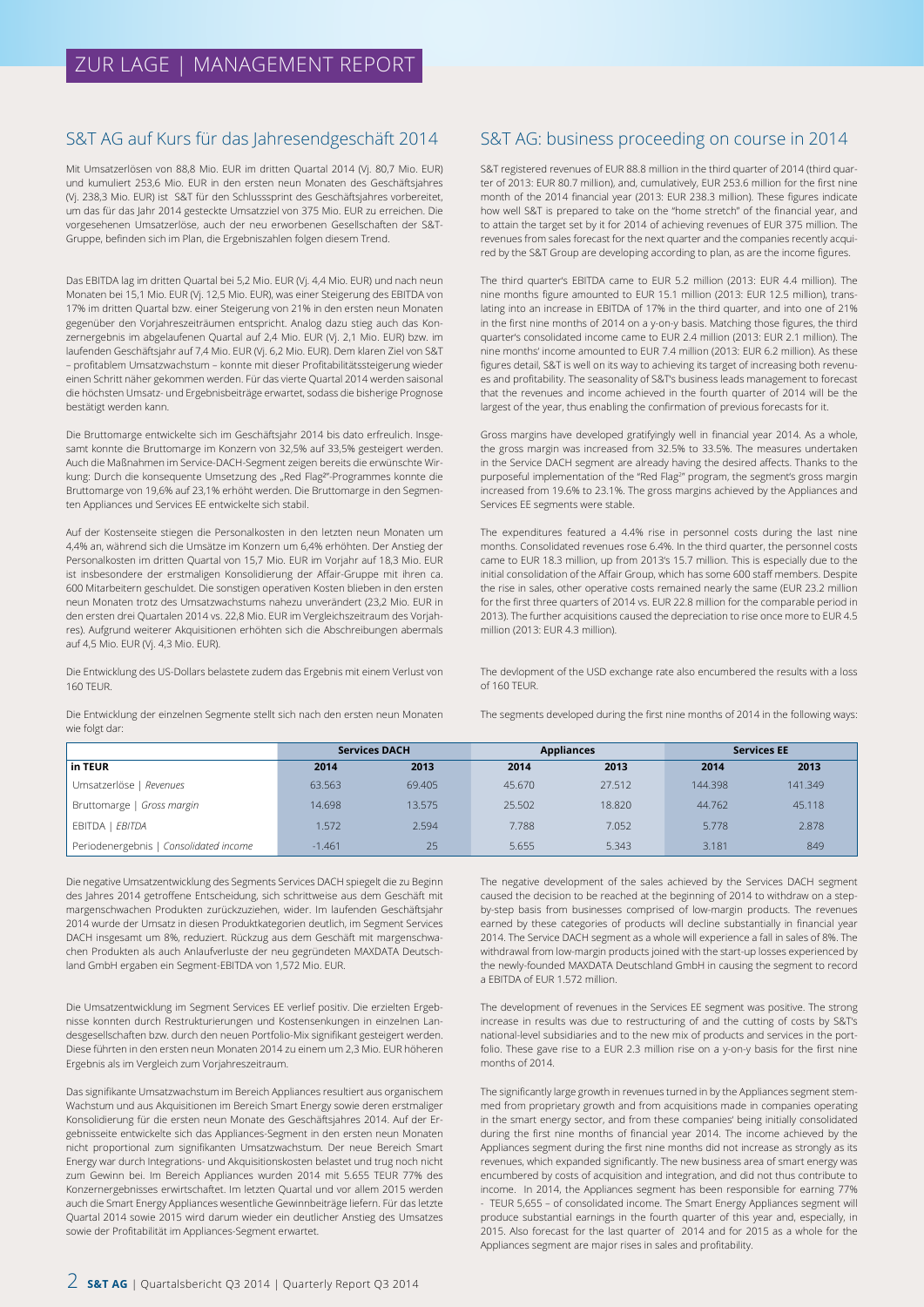### Zur Vermögenslage: Finanzierung und Liquidität überzeugend

Die Vermögens-, Finanz- und Liquiditätslage ist unverändert stabil und konnte durch eine im dritten Quartal durchgeführte zehnprozentige Barkapitalerhöhung unter Bezugsrechtsausschluss der bisherigen Aktionäre abermals deutlich verbessert werden. Der S&T AG flossen hierdurch Mittel in der Höhe von 10,5 Mio. EUR zu. Die Eigenkapitalquote lag auf Grund der erwirtschafteten Ergebnisse und der Barkapitalerhöhung zum 30.09.2014 bei 37,4 Prozent (31.12.2013: 32,4 Prozent).

Die langfristigen Vermögensgegenstände erhöhten sich durch Akquisitionen im Segment Appliances (Smart Energy) in den ersten neun Monaten um 8,7 Mio. EUR. Gleiches gilt für die kurzfristigen Vermögensgegenstände, die im Vergleich zum 31.12.2013 um 14,1 Mio. EUR anstiegen. Hierzu trug insbesondere aufgrund der Akquistionen ein Anstieg der Vorräte sowie der sonstigen Forderungen und Vermögenswerte bei. Die liquiden Mittel betrugen zum 30.09.2014 33,4 Mio. EUR (31.12.2013: 42,9 Mio. EUR).

Die langfristigen Finanzverbindlichkeiten erhöhten sich durch die Aufnahme langfristiger Bankkredite zur Finanzierung von Akquisitionen sowie zur Finanzierung des Umbaus des Firmenhauptsitzes der S&T AG in Linz zu einem Technologiepark um 4,8 Mio. EUR, während sich die kurzfristigen Finanzverbindlichkeiten um 13,1 Mio. EUR reduzierten.

### Chancen und Risiken

Die Positionierung der S&T-Gruppe als Systemhaus mit eigener Technologie in den Märkten DACH (Deutschland, Österreich, Schweiz), Osteuropa und Russland ist nach wie vor aufrecht und wird konsequent umgesetzt. Daher bleibt auch die bisherige Strategie der S&T AG unverändert die Erzielung profitablen Wachstums.

Wie schon in den Vorjahren ist es auch 2014 strategisches Ziel der S&T AG, sich weiter zu einem innovativen Technologieunternehmen bzw. Lösungsanbieter mit einem zunehmenden Anteil an Eigenentwicklungen zu wandeln und somit aufgrund steigender Wertschöpfung hohe Brutto- und Ergebnismargen zu erzielen. Mit dem Erwerb der Mehrheit an der ubitronix system solutions GmbH mit Sitz in Hagenberg, der Akquisition der Affair OOO Gruppe in Russland und zuletzt dem Einstieg bei der Networked Energy Services Corporation in den USA wurden weitere Investitionen im Segment Appliances getätigt, die sich kurz- bis mittelfristig aus den zu erwartenden Cashflows amortisieren und das Eigentechnologie-Portfolio der Gruppe maßgeblich erweitern werden. Mit dem Erwerb dieser drei Gesellschaften konnte sich die S&T AG als führender "End-to-End"-Anbieter im Bereich "Smart Energy" positionieren, einem der zukunftsträchtigsten Wachstumsbereiche in den nächsten Jahren.

Dem kontinuierlichen Margenverfall im Segment Services DACH, der weiterhin ein Risiko für die S&T-Gruppe darstellt, wurde mit der Initiierung eines tiefgreifenden Restrukturierungsprogrammes im ersten Halbjahr 2014 begegnet. Entsprechend dieser Vorgabe wurden Umsätze innerhalb von Produktkategorien, die den erwarteten Beitrag zu den Profitabilitätszielen nicht nachhaltig erwirtschaften können, schrittweise heruntergefahren bzw. das Geschäft gänzlich aufgegeben. Parallel dazu wurde im zweiten Quartal 2014 der Personalstand entsprechend angepasst. Dies führte im laufenden Geschäftsjahr 2014 zu einem Umsatzrückgang im Segment Services DACH von ca. 8% gegenüber dem Vorjahreszeitraum sowie Einmalaufwendungen von 1,0 Mio. EUR. Für das vierte Quartal wird ein ausgeglichenes/positives Ergebnis im Segment Services DACH erwartet.

Hinsichtlich der Risiken von Marktseite zeigt sich nach wie vor ein differenziertes Bild: Während sich die Märkte in den nordosteuropäischen Ländern gut entwickelten, zeigten sich in den Ländern Rumänien oder auch Slowenien nach wie vor Absatzschwierigkeiten. In anderen osteuropäischen Ländern bleibt die Auswirkung von bevorstehenden oder bereits durchgeführten Wahlen auf die politische Stabilität und die Investitionsbereitschaft der öffentlichen Hand abzuwarten. Durch die Akquisition der Affair OOO stellt auch die angespannte Lage zwischen der Europäischen Union und Russland ein potentielles Risiko dar. Auf Grund der überwiegenden Tätigkeit der Affair OOO Gruppe am lokalen Markt für russische Kunden beeinflussen die aktuellen Sanktionen die lokale Umsatz- und Ergebnisentwicklung aber nicht, vielmehr entwickelte sich das Geschäft in Russland im dritten Quartal 2014 nach Plan. Dennoch bleibt die politische Situation angespannt, weshalb S&T zur Vermeidung potentieller politischer Risiken bereits beim Erwerb der Affair OOO Gruppe entsprechende Garantien mit der österreichischen Kontrollbank abgeschlossen hat.

Nach wie vor unverändert unterliegen die Finanzmärkte Schwankungen, die sich in volatilen Währungen widerspiegeln und nur bedingt abgesichert werden können.

### Assets, financing and liquidity: convincingly-strong

S&T's assets, financing and liquidity remain stable. The 10% increase in share capital has further augmented this stability. This increase was performed in the third quarter and was on a cash basis. It featured an exclusion of rights of procurement on the part of previous shareholders. The increase in share capital resulted in an inflow of funds to S&T AG of EUR 10.5 million. The results attained and the increase in capital on a cash basis caused the company's equity rate to come to 37.4% as of 30.09.2014 (31.12.2013: 32.4%).

The acquisitions made in the Appliances segment (Smart Energy) caused long-term assets to rise by EUR 8.7 million in the first nine months of 2014. The same trend was experienced by short-term assets, which increased by EUR 14.1 million as compared to 31.12.2013. This was attributable to rises in inventories and other receivables and assets caused by acquisitions. Liquid funds came to EUR 33.4 million as of 30.09.2014 (31.12.2013: EUR 42.9 million).

The securing of long-term loans from banks to finance acquisitions joined with the financing of the revamping of S&T AG's corporate headquarters in Linz to a technology center in causing long-term financial liabilities to rise by EUR 4.8 million. Shortterm financial liabilities decreased, on the other hand, by EUR 13.1 million.

### Opportunities and risks

S&T is a provider of systems featuring proprietary technologies. These are supplied in Germany, Austria, Switzerland, Eastern Europe and Russia. This approach is being set forth on a step-by-step basis. This, in turn, means that S&T AG's strategy remains the achieving of profitable growth.

As was the case in previous years, S&T is pursuing its strategy of turning itself into a supplier of innovative technologies that constitute an increasing part of the solutions provided by the company. This ever-greater share of proprietary developments increases the value added supplied by the company. This translates into great gross and income margins. The acquisition of a majority stake in ubitronix system solutions GmbH (which is headquartered in Hagenberg, Austria) and of the Affair OOO Group in Russia has joined with the taking of a stake in the USA's Networked Energy Services Corporation in augmenting the business done by the Appliances segment. These investments' cash flows will enable them to pay for themselves in the short and medium-term. These investments have significantly expanded the Group's portfolio of proprietary technologies. The purchasing of these three companies has enabled S&T to position itself as a leading "end-to-end" supplier in the "smart energy" area. This, in turn, will be one of the drivers of growth in the years to come.

The ongoing drop in the margins registered by the Services DACH segments constitutes a risk for the S&T Group. This was countered by the initiating of a far-reaching restructuring program in the first half of 2014. Implemented were the program's specifications of reducing the sales achieved within product categories that are not capable of making the requisite contribution to the profits on a sustained basis. This was done on a step-by-step basis. In some cases, the business was completely wound up. In a corresponding move, the workforce size was correspondingly adjusted in the second quarter of 2014. This led the Services DACH segment to experience in the 2014 financial year a drop of some 8% on a y-on-y basis. It also required one-time expenditures of EUR 1.0 million. The Services DACH segment is expected to break even in the fourth quarter.

The markets-related risks are varying in nature. The markets constituted by the countries in Northeastern Europe are developing well. Such countries as Romania and Slovenia, by way of contrast, are still experiencing sales-related difficulties. Other Eastern European countries are still waiting to experience the ramifications of pending (or already carried out) elections upon political stability and the propensity to make investments by the public sector. The acquisition of Affair OOO constitutes a risk. This has ensued from the tensions persisting between the European Union and Russia. The preponderance of the Affair OOO Group's activities are for the local Russian market. This means that the sanctions imposed on the market have not affected Affair OOO's locally-produced revenues and income. The Group's business in Russia performs according to plan, rather, the results planned for the third quarter of 2014. The political situation remains tense. This is why S&T – in order to preclude the experiencing of political risks – secured the corresponding guarantees from Austria's Kontrollbank upon acquiring the Affair OOO Group.

Financial markets are still highly volatile. This expresses itself in fluctuating rates of exchanges. The company is able to hedge against these only to a limited extent.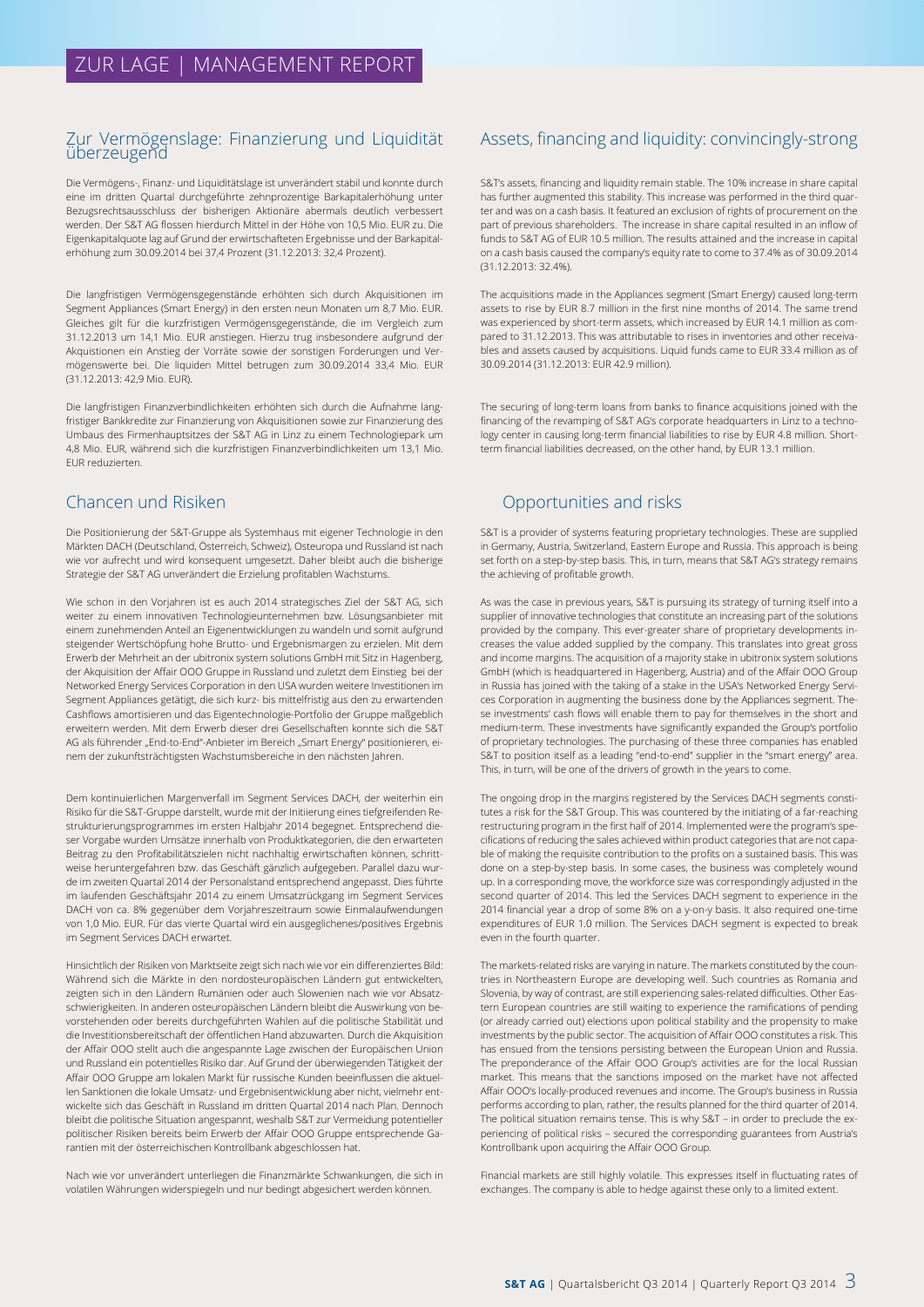| Konzern-Gewinn- und Verlustrechnung   Consolidated income statement                                                                                          | 01-09/2014<br><b>TEUR</b> | 01-09/2013<br><b>TEUR</b> | 07-09/2014<br><b>TEUR</b> | 07-09/2013<br><b>TEUR</b> |
|--------------------------------------------------------------------------------------------------------------------------------------------------------------|---------------------------|---------------------------|---------------------------|---------------------------|
| Umsatzerlöse   Revenues                                                                                                                                      | 253.631                   | 238.266                   | 88.845                    | 80.713                    |
| Aktivierte Entwicklungskosten   Capitalized development costs                                                                                                | 735                       | 566                       | 204                       | 91                        |
| Übrige Erträge   Other income                                                                                                                                | 3.075                     | 5.648                     | 389                       | 3.091                     |
| Aufwendungen für Material und sonstige bezogene Leistungen   Expenditures for materials and other services procured                                          | $-168.669$                | $-160.753$                | $-58.122$                 | $-57.049$                 |
| Personalaufwand   Personnel expenditure                                                                                                                      | $-50.469$                 | $-48.357$                 | $-18.320$                 | $-15.710$                 |
| Abschreibungen   Depreciation                                                                                                                                | $-4.480$                  | $-4.330$                  | $-1.586$                  | $-1.434$                  |
| Sonstige betriebliche Aufwendungen   Other operating expenditures                                                                                            | $-23.165$                 | $-22.846$                 | $-7.844$                  | $-6.730$                  |
| Ergebnis aus der betrieblichen Tätigkeit   Results from business operations                                                                                  | 10.658                    | 8.194                     | 3.566                     | 2.972                     |
| Finanzerträge   Finance income                                                                                                                               | 298                       | 391                       | 115                       | 116                       |
| Finanzaufwendungen   Finance expenditures                                                                                                                    | $-2.432$                  | $-1.840$                  | $-827$                    | $-723$                    |
| Finanzergebnis   Financial results                                                                                                                           | $-2.134$                  | $-1.449$                  | $-712$                    | $-607$                    |
| Ergebnis vor Ertragssteuern   Earnings before taxes                                                                                                          | 8.524                     | 6.745                     | 2.854                     | 2.365                     |
| Ertragssteuern   Income taxes                                                                                                                                | $-1.149$                  | $-528$                    | $-411$                    | $-284$                    |
| Konzernergebnis   Consolidated income                                                                                                                        | 7.375                     | 6.217                     | 2.443                     | 2.081                     |
| Periodenergebnis zurechenbar den Anteilsinhabern ohne beherrschenden Einfluss<br>Results from the period attributable to owners of non-controlling interests | 360                       | 144                       | 290                       | 31                        |
| Periodenergebnis zurechenbar den Anteilsinhabern der Muttergesellschaft<br>Results from the period attributable to owners of interests in parent company     | 7.015                     | 6.073                     | 2.153                     | 2.050                     |
| Ergebnis je Aktie (unverwässert)   Earnings per share (undiluted)                                                                                            | 0,17                      | 0,15                      | 0,05                      | 0,05                      |
| Ergebnis je Aktie (verwässert)   Earnings per share (diluted)                                                                                                | 0.17                      | 0,15                      | 0,05                      | 0,05                      |
| Durchschnittlich im Umlauf befindliche Aktien in Tausend (unverwässert)<br>Average number of shares in circulation thousands of shares (undiluted)           | 40.245                    | 39.337                    | 42.031                    | 39.337                    |
| Durchschnittlich im Umlauf befindliche Aktien in Tausend (verwässert)<br>Average number of shares in circulation thousands of shares (diluted)               | 40.383                    | 39.337                    | 42.436                    | 39.337                    |
| Anzahl Aktien zum Stichtag in Tausend   Number of shares as of balance sheet date (in thousands)                                                             | 43.271                    | 39.337                    | 43.271                    | 39.337                    |

| Konzern-Gesamtperiodenerfolgsrechnung   Statement of total consolidated results for the period                                                                                              |          | 01-09/2013<br><b>TEUR</b> | 07-09/2014<br><b>TEUR</b> | 07-09/2013<br><b>TEUR</b> |
|---------------------------------------------------------------------------------------------------------------------------------------------------------------------------------------------|----------|---------------------------|---------------------------|---------------------------|
| Konzernergebnis   Consolidated income                                                                                                                                                       | 7.375    | 6.217                     | 2.443                     | 2.081                     |
| Beträge, die nicht in die Gewinn- und Verlustrechnung umgegliedert werden<br>Items that will not be reclassified to profit or loss                                                          |          |                           |                           |                           |
| Abfertigungen   Severance payments<br>Gewinne(+)/Verluste(-) aus Neubewertung   Gains(+)/losses(-) from remeasurement                                                                       | $\Omega$ | $\Omega$                  | $\Omega$                  | 0                         |
| Beträge, die ggf. in künftigen Perioden in die Gewinn- und Verlustrechnung umgegliedert werden<br>Items that may be subsequently reclassified to profit or loss                             |          |                           |                           |                           |
| Unrealisierte Gewinne/Verluste aus der Währungsumrechnung   Unrealized gains/losses from currency translation                                                                               | $-154$   | $-669$                    | $-297$                    | $-52$                     |
| Wertpapiere zur Veräußerung verfügbar   Available for sale securities                                                                                                                       | 51       | $\Omega$                  | $\Omega$                  | $\Omega$                  |
| Unrealisierte Gewinne/Verluste aus Cashflow Hedge   Unrealized gains/losses from cash flow hedge<br>Veränderung der unrealisierten Gewinne/Verluste   Alteration in unrealized gains/losses | $\Omega$ | 110                       | $\Omega$                  | $\Omega$                  |
|                                                                                                                                                                                             | $-103$   | $-559$                    | $-297$                    | $-52$                     |
| Sonstiges Ergebnis   Other comprehensive income                                                                                                                                             | $-103$   | $-559$                    | $-297$                    | $-52$                     |
| Konzerngesamtperiodenerfolg   Total consolidated results for the period                                                                                                                     | 7.272    | 5.658                     | 2.146                     | 2.029                     |
| davon entfallen auf   of which attributable to                                                                                                                                              |          |                           |                           |                           |
| Anteilsinhaber ohne beherrschenden Einfluss   Owners of non-controlling interests                                                                                                           | 189      | 154                       | 131                       | 20                        |
| Anteilsinhaber der Muttergesellschaft   Owners of interests in parent company                                                                                                               | 7.083    | 5.504                     | 2.015                     | 2.009                     |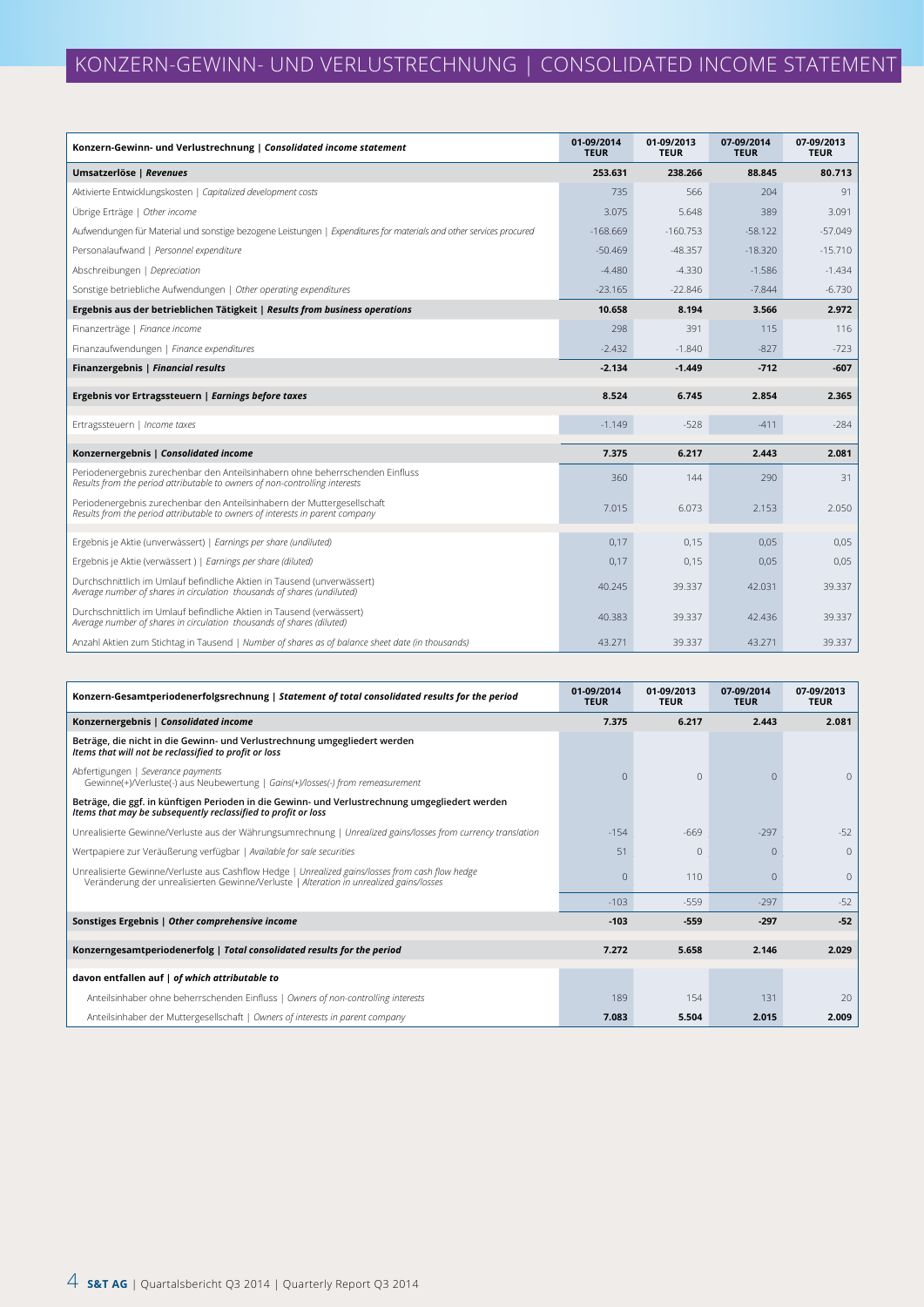| VERMÖGEN   Assets                                                      | 30.09.2014<br><b>TEUR</b> | 31.12.2013<br><b>TEUR</b> |
|------------------------------------------------------------------------|---------------------------|---------------------------|
| Langfristige Vermögenswerte   Non-current assets                       |                           |                           |
| Sachanlagen   Property, plant and equipment                            | 10.874                    | 8.982                     |
| Immaterielle Vermögenswerte   Intangible assets                        | 48.198                    | 44.755                    |
| Anteile an assoziierten Unternehmen   Shares in associated companies   | 1.380                     | $\mathbf{0}$              |
| Finanzielle Vermögenswerte   Financial assets                          | 2.924                     | 2.751                     |
| Latente Steuern   Deferred taxes                                       | 12.973                    | 11.125                    |
|                                                                        | 76.349                    | 67.613                    |
| Kurzfristige Vermögenswerte   Current assets                           |                           |                           |
| Vorräte   Inventories                                                  | 32.661                    | 22.655                    |
| Forderungen aus Lieferungen und Leistungen   Trade accounts receivable | 76.338                    | 71.646                    |
| Sonstige Forderungen und Vermögenswerte   Other receivables and assets | 24.134                    | 15.205                    |
| Liquide Mittel   Cash and cash equivalents                             | 33.407                    | 42.948                    |
|                                                                        | 166.540                   | 152.454                   |
| SUMME VERMÖGEN   Total assets                                          | 242.889                   | 220.067                   |

| EIGENKAPITAL UND SCHULDEN   Equity and liabilities                                                                                      | 30.09.2014<br><b>TEUR</b> | 31.12.2013<br><b>TEUR</b> |
|-----------------------------------------------------------------------------------------------------------------------------------------|---------------------------|---------------------------|
| Konzerneigenkapital   Equity                                                                                                            |                           |                           |
| Gezeichnetes Kapital   Subscribed capital                                                                                               | 43.271                    | 39.337                    |
| Kapitalrücklage   Capital reserves                                                                                                      | 9.288                     | 2.638                     |
| Angesammelte Ergebnisse   Accumulated results                                                                                           | 32.336                    | 27.681                    |
| Sonstige Eigenkapitalbestandteile   Other reserves                                                                                      | $-436$                    | $-504$                    |
| Auf die Anteilsinhaber der Muttergesellschaft entfallendes Eigenkapital<br>Equity attributable to owners of interests in parent company | 84.459                    | 69.152                    |
| Anteile ohne beherrschenden Einfluss   Non-controlling interests                                                                        | 6.270                     | 2.061                     |
|                                                                                                                                         | 90.729                    | 71.213                    |
| Langfristige Schulden   Non-current liabilities                                                                                         |                           |                           |
| Langfristige finanzielle Verbindlichkeiten   Long-term financial liabilities                                                            | 28.674                    | 23.920                    |
| Sonstige langfristige Verbindlichkeiten   Other non-current liabilities                                                                 | 6.624                     | 6.698                     |
| Latente Steuern   Deferred taxes                                                                                                        | 1.517                     | 1.373                     |
| Rückstellungen   Provisions                                                                                                             | 2.270                     | 2.900                     |
|                                                                                                                                         | 39.085                    | 34.891                    |
| Kurzfristige Schulden   Current liabilities                                                                                             |                           |                           |
| Kurzfristige finanzielle Verbindlichkeiten   Short-term financial liabilities                                                           | 15.289                    | 28.362                    |
| Verbindlichkeiten aus Lieferungen und Leistungen   Trade accounts payable                                                               | 45.851                    | 46.586                    |
| Rückstellungen   Provisions                                                                                                             | 5.805                     | 3.928                     |
| Sonstige kurzfristige Verbindlichkeiten   Other current liabilities                                                                     | 46.130                    | 35.087                    |
|                                                                                                                                         | 113.075                   | 113.963                   |
| SUMME EIGENKAPITAL UND SCHULDEN   Total equity and liabilities                                                                          | 242.889                   | 220.067                   |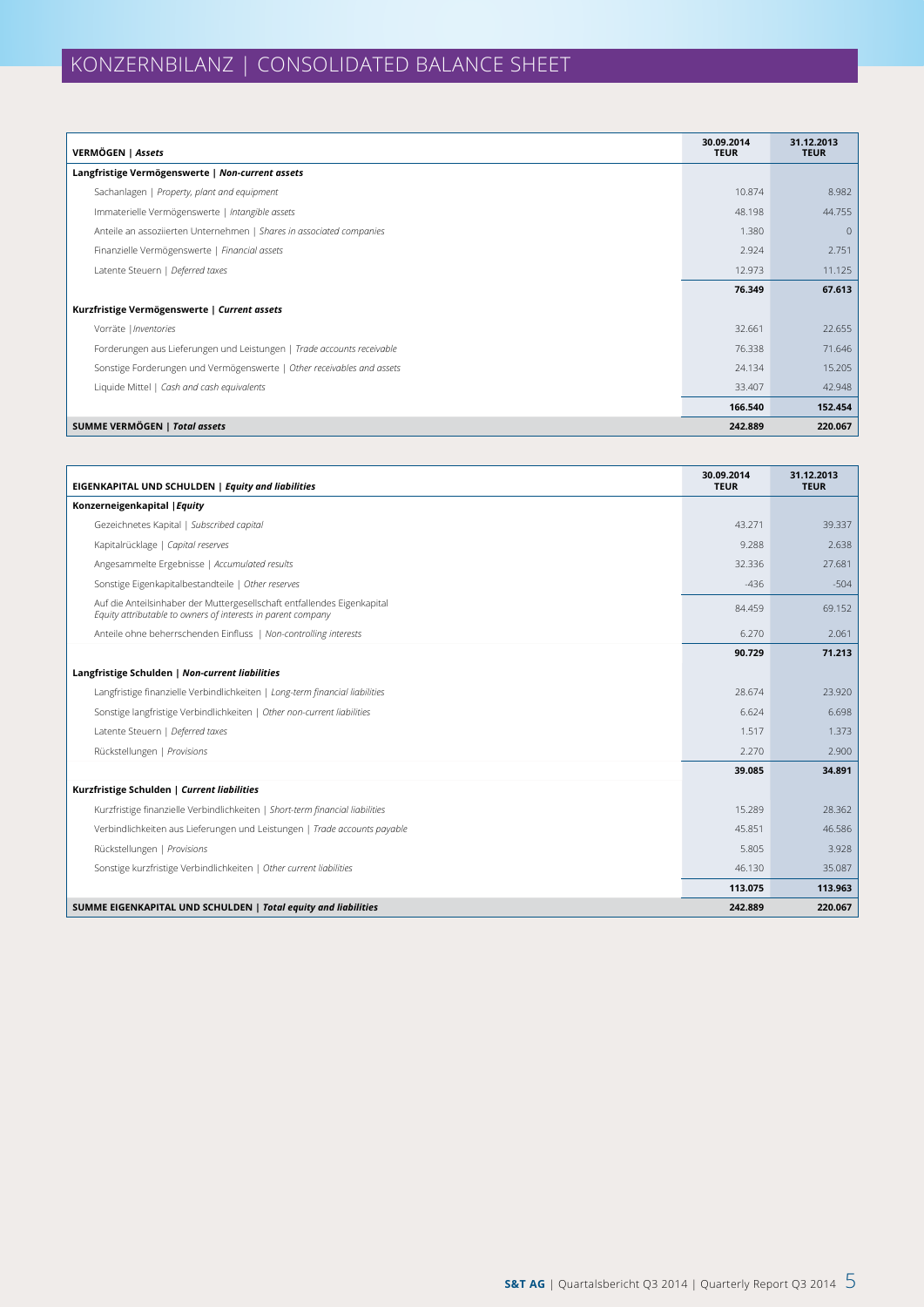|                                                                                  | Auf die Anteilsinhaber der Muttergesellschaft entfallendes Eigenkapital<br>Equity attributable to owners of interests in parent company |                  |                                   |                                           | Anteile<br>ohne<br>beherrschenden<br><b>Einfluss</b> | Eigenkapital              |             |
|----------------------------------------------------------------------------------|-----------------------------------------------------------------------------------------------------------------------------------------|------------------|-----------------------------------|-------------------------------------------|------------------------------------------------------|---------------------------|-------------|
|                                                                                  | Gezeichnetes<br>Kapital                                                                                                                 | Kapitalrücklagen | Angesammelte<br><b>Ergebnisse</b> | Sonstige<br>Eigenkapital-<br>bestandteile | Gesamt                                               |                           |             |
|                                                                                  | Subscribed capital                                                                                                                      | Capital reserves | Accumulated results               | Other reserves                            | Total                                                | Non-controlling interests | Equity      |
|                                                                                  | <b>TEUR</b>                                                                                                                             | <b>TEUR</b>      | <b>TEUR</b>                       | <b>TEUR</b>                               | <b>TEUR</b>                                          | <b>TEUR</b>               | <b>TEUR</b> |
| Stand 01.01.2013   as of 01.01.2013                                              | 39.337                                                                                                                                  | 4.767            | 17.804                            | $-106$                                    | 61.802                                               | 2.196                     | 63.998      |
| Berichtigung von Fehlern *)<br>Alteration of financial reporting methods *)      | $\mathbf 0$                                                                                                                             | 688              | $-1.637$                          | 99                                        | $-850$                                               | $\mathbf 0$               | $-850$      |
| Stand 01.01.2013 (angepasst)<br>as of 01.01.2013 (adjusted)                      | 39.337                                                                                                                                  | 5.455            | 16.167                            | $-7$                                      | 60.952                                               | 2.196                     | 63.148      |
| Konzerngesamtperiodenerfolg<br><b>Total consolidated results for the period</b>  |                                                                                                                                         |                  |                                   |                                           |                                                      |                           |             |
| Konzernergebnis   Consolidated income                                            | $\mathbf 0$                                                                                                                             | $\mathbf{0}$     | 6.073                             | $\mathbf 0$                               | 6.073                                                | 144                       | 6.217       |
| Sonstiges Ergebnis   Other comprehensive income                                  | $\mathbf 0$                                                                                                                             | $\mathbf 0$      | $\mathbf{0}$                      | $-569$                                    | $-569$                                               | 10                        | $-559$      |
|                                                                                  | $\mathbf{0}$                                                                                                                            | $\mathbf 0$      | 6.073                             | $-569$                                    | 5.504                                                | 154                       | 5.658       |
| Übrige Veränderungen   Other changes                                             |                                                                                                                                         |                  |                                   |                                           |                                                      |                           |             |
| Erstkonsolidierung und sonstiges<br>First-time consolidation and others          | $\mathbf 0$                                                                                                                             | $\mathbf{0}$     | $-224$                            | $\mathbf 0$                               | $-224$                                               | 213                       | $-11$       |
|                                                                                  | 0                                                                                                                                       | 0                | $-224$                            | $\pmb{0}$                                 | $-224$                                               | 213                       | $-11$       |
| Transaktionen mit Anteilseignern<br><b>Transactions with owners of interests</b> |                                                                                                                                         |                  |                                   |                                           |                                                      |                           |             |
| Dividenden   Dividends                                                           | $\mathbf{0}$                                                                                                                            | $\mathbf{0}$     | $\mathbf 0$                       | $\mathbf 0$                               | 0                                                    | $-316$                    | $-316$      |
| Bewegung eigene Aktien   Changes in treasury shares                              | $\mathbf{0}$                                                                                                                            | $-2.774$         | $\mathbf 0$                       | $\mathbf 0$                               | $-2.774$                                             | $\mathbf 0$               | $-2.774$    |
| Transaktionskosten   Transaction costs                                           | $\mathbf 0$                                                                                                                             | $-49$            | $\mathbf 0$                       | $\mathbf 0$                               | $-49$                                                | $\mathbf 0$               | $-49$       |
|                                                                                  | $\mathbf 0$                                                                                                                             | $-2.823$         | $\mathbf{0}$                      | 0                                         | $-2.823$                                             | $-316$                    | $-3.139$    |
| Stand 30.09.2013   as of 30.09.2013                                              | 39.337                                                                                                                                  | 2.632            | 22.016                            | $-576$                                    | 63.409                                               | 2.247                     | 65.656      |
|                                                                                  |                                                                                                                                         |                  |                                   |                                           |                                                      |                           |             |
| Stand 01.01.2014   as of 01.01.2014                                              | 39.337                                                                                                                                  | 2.638            | 27.681                            | $-504$                                    | 69.152                                               | 2.061                     | 71.213      |
| Konzerngesamtperiodenerfolg<br><b>Total consolidated results for the period</b>  |                                                                                                                                         |                  |                                   |                                           |                                                      |                           |             |
| Konzernergebnis   Consolidated income                                            | $\mathbf 0$                                                                                                                             | $\mathbf{0}$     | 7.015                             | $\mathbf{0}$                              | 7.015                                                | 360                       | 7.375       |
| Sonstiges Ergebnis   Other comprehensive income                                  | $\mathbf 0$                                                                                                                             | $\overline{0}$   | $\overline{0}$                    | 68                                        | 68                                                   | $-171$                    | $-103$      |
|                                                                                  | $\mathbf{0}$                                                                                                                            | $\mathbf{0}$     | 7.015                             | 68                                        | 7.083                                                | 189                       | 7.272       |
| Übrige Veränderungen   Other changes                                             |                                                                                                                                         |                  |                                   |                                           |                                                      |                           |             |
| Erwerb von Tochterunternehmen<br>Acquisition of subsidiaries                     | $\overline{0}$                                                                                                                          | $\mathbf{0}$     | $\mathbf{0}$                      | $\mathbf 0$                               | 0                                                    | 4.265                     | 4.265       |
| Aktienoptionen   Stock option plan                                               | $\overline{0}$                                                                                                                          | 38               | $\overline{0}$                    | $\mathsf{O}\xspace$                       | 38                                                   | $\mathbf{0}$              | 38          |
| Sonstiges   Other                                                                | $\mathbf 0$                                                                                                                             | $\mathbf{0}$     | $\mathbf{0}$                      | $\mathbf 0$                               | $\mathbf 0$                                          | $\overline{0}$            | $\mathbb O$ |
|                                                                                  | $\bf{0}$                                                                                                                                | 38               | $\mathbf 0$                       | $\mathbf{0}$                              | 38                                                   | 4.265                     | 4.303       |
| Transaktionen mit Anteilseignern<br><b>Transactions with owners of interests</b> |                                                                                                                                         |                  |                                   |                                           |                                                      |                           |             |
| Dividenden   Dividends                                                           | $\mathbf 0$                                                                                                                             | $\mathbf 0$      | $-2.360$                          | $\mathbf{0}$                              | $-2.360$                                             | $-245$                    | $-2.605$    |
| Kapitalerhöhung   Capital increase                                               | 3.934                                                                                                                                   | 7.081            | $\mathbf{0}$                      | $\mathbf 0$                               | 11.015                                               | $\overline{0}$            | 11.015      |
| Bewegung eigene Aktien   Changes in treasury shares                              | $\mathbf 0$                                                                                                                             | $\mathbf{0}$     | $\mathbf{0}$                      | $\mathbf 0$                               | $\mathbf 0$                                          | $\overline{0}$            | $\mathbb O$ |
| Transaktionskosten   Transaction costs                                           | $\mathbf{0}$                                                                                                                            | $-469$           | $\mathbf{0}$                      | $\mathbf 0$                               | $-469$                                               | $\overline{0}$            | $-469$      |
|                                                                                  | 3.934                                                                                                                                   | 6.612            | $-2.360$                          | $\bf{0}$                                  | 8.186                                                | $-245$                    | 7.941       |
| Stand 30.09.2014   as of 30.09.2014                                              | 43.271                                                                                                                                  | 9.288            | 32.336                            | $-436$                                    | 84.459                                               | 6.270                     | 90.729      |

\*) Angepasst nach IAS 8 aufgrund der Fehlerfeststellung durch die Deutsche Prüfstelle für Rechnungslegung (DPR)<br>\*) Adjusted in accordance with IAS 8 due to the errors recognized by Financial Reporting Enforcement Panel (FR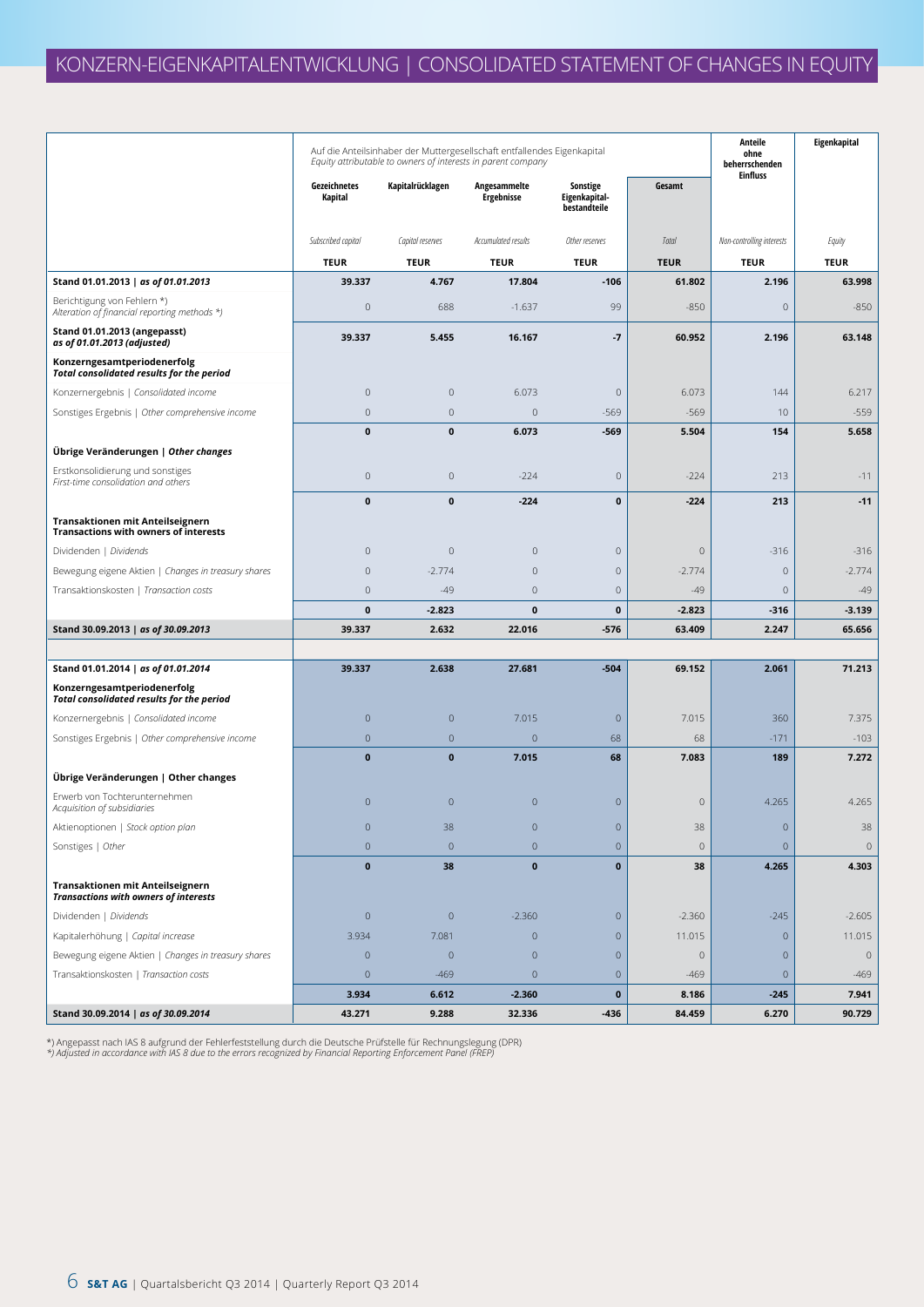|                                                                                                                                                                                                                                                               | 01-09/2014<br><b>TEUR</b> | 01-09/2013<br><b>TEUR</b> | 07-09/2014<br><b>TEUR</b> | 07-09/2013<br><b>TEUR</b> |
|---------------------------------------------------------------------------------------------------------------------------------------------------------------------------------------------------------------------------------------------------------------|---------------------------|---------------------------|---------------------------|---------------------------|
| Konzern-Cashflow aus betrieblicher Tätigkeit   Cash flows from operating activities                                                                                                                                                                           |                           |                           |                           |                           |
| Ergebnis vor Ertragssteuern   Earnings before taxes                                                                                                                                                                                                           | 8.524                     | 6.745                     | 2.854                     | 2.365                     |
| Abschreibungen   Depreciation                                                                                                                                                                                                                                 | 4.480                     | 4.330                     | 1.586                     | 1.434                     |
| Zinsaufwendungen   Interest expenditures                                                                                                                                                                                                                      | 2.433                     | 1.840                     | 828                       | 723                       |
| Zinserträge und Erträge aus dem Abgang von Finanzanlagen<br>Interest and other income from the disposal of financial assets                                                                                                                                   | $-298$                    | $-391$                    | $-115$                    | $-116$                    |
| Zunahme/Abnahme der Rückstellungen   Increase/decrease of provisions                                                                                                                                                                                          | $-2.405$                  | $-4.609$                  | $-249$                    | 1.699                     |
| Gewinne/Verluste aus dem Abgang von langfristigen nicht-finanziellen Vermögenswerten<br>Gains/losses from the disposal of long-term non-financial assets                                                                                                      | $-681$                    | $-331$                    | $-41$                     | $-10$                     |
| Veränderung von Vorräten   Changes in inventory                                                                                                                                                                                                               | $-4.554$                  | 3.247                     | $-2.903$                  | 2.003                     |
| Veränderung von Forderungen aus Lieferungen und Leistungen   Changes in trade accounts receivable                                                                                                                                                             | 9.420                     | 24.197                    | 2.236                     | 4.264                     |
| Veränderung von sonstigen Forderungen und Vermögenswerten   Changes in other receivables and assets                                                                                                                                                           | $-1.430$                  | 735                       | 932                       | 914                       |
| Veränderung von Verbindlichkeiten aus Lieferungen und Leistungen   Changes in trade accounts payable                                                                                                                                                          | $-7.744$                  | $-26.903$                 | 281                       | $-7.508$                  |
| Veränderung von sonstigen Verbindlichkeiten   Changes in other liabilities                                                                                                                                                                                    | $-5.892$                  | $-8.301$                  | $-5.473$                  | $-2.602$                  |
| Sonstige nicht zahlungswirksame Erträge und Aufwendungen   Other non-cash income and expenditures                                                                                                                                                             | $-1.031$                  | $-2.938$                  | $-167$                    | $-3.209$                  |
| Aus laufender Geschäftstätigkeit erwirtschaftete Zahlungsmittel   Cash and cash equivalents from operations                                                                                                                                                   | 822                       | $-2.379$                  | $-231$                    | $-43$                     |
| Erhaltene/gezahlte Ertragssteuern   Income taxes received/paid                                                                                                                                                                                                | $-1.407$                  | $-686$                    | $-224$                    | $-170$                    |
| Netto-Geldfluss aus der operativen Tätigkeit   Net cash flows from operating activities                                                                                                                                                                       | $-585$                    | $-3.065$                  | $-455$                    | $-213$                    |
| Konzern-Cashflow aus der Investitionstätigkeit   Cash flows from investing activites                                                                                                                                                                          |                           |                           |                           |                           |
| Erwerb von Ifr. nicht-finanziellen Vermögenswerten   Purchase of non-financial assets                                                                                                                                                                         | $-3.598$                  | $-4.528$                  | $-1.079$                  | $-1.303$                  |
| Erwerb von Finanzinstrumenten   Purchase of financial instruments                                                                                                                                                                                             | 0                         | $-226$                    | $\overline{0}$            | $-28$                     |
| Erlöse aus dem Verkauf von Ifr. nicht finanziellen Vermögenswerten<br>Proceeds from sale of non-financial assets                                                                                                                                              | 1.428                     | 270                       | 645                       | 91                        |
| Erlöse aus dem Verkauf von Finanzinstrumenten   Proceeds from sale of financial instruments                                                                                                                                                                   | 1.079                     | 396                       | 485                       | 57                        |
| Ein-/Auszahlungen für den Erwerb von Tochterunternehmen abzüglich übernommener Zahlungsmittel und<br>zuzüglich übernommener Kontokorrentverbindlichkeiten<br>Payments to acquire subsidiaries less cash assumed and plus current account liabilities assumed  | $-3.789$                  | 5.240                     | $-3.028$                  | 5.266                     |
| Einzahlungen für den Verkauf von Tochterunternehmen abzüglich abgegangener Zahlungsmittel und zuzügllich<br>abgegangener Kontokorrentverbindlichkeiten<br>Proceeds from sale of subsidiaries less cash disposed and plus current account liabilities disposed | -8                        | -72                       | $\mathbf{0}$              | $\overline{0}$            |
| Erwerb Anteile an assoziierten Unternehmen   Purchase of shares in associated copanies                                                                                                                                                                        | $-1.260$                  | $\overline{0}$            | $-1.260$                  | $\mathbf{0}$              |
| Investitionen in assoziierten Unternehmen   Investments in associated companies                                                                                                                                                                               | $-1.574$                  | $\overline{0}$            | $-1.574$                  | $\mathbf{0}$              |
| Zinseinnahmen   Interest income                                                                                                                                                                                                                               | 298                       | 391                       | 115                       | 116                       |
| Netto-Geldfluss aus Investitionstätigkeit   Net cash flows from investing activities                                                                                                                                                                          | $-7.424$                  | 1.471                     | $-5.696$                  | 4.199                     |
| Konzern-Cashflow aus der Finanzierungstätigkeit   Cash flows from financing activities                                                                                                                                                                        |                           |                           |                           |                           |
| Aufnahme/Rückzahlung Finanzverbindlichkeiten   Increase/decrease in financial liabilities                                                                                                                                                                     | 5.065                     | 10.563                    | 5.753                     | 574                       |
| Gezahlte Zinsen   Interests paid                                                                                                                                                                                                                              | $-2.463$                  | $-1.299$                  | $-496$                    | $-368$                    |
| Dividenden an die Anteilsinhaber ohne beherrschenden Einfluss   Dividends to owners of non-controlling interests                                                                                                                                              | $-245$                    | $-316$                    | $-235$                    | $-256$                    |
| Dividenden an die Anteilsinhaber der Muttergesellschaft   Dividends to owners of interests in parent company                                                                                                                                                  | $-2.360$                  | $\mathbf 0$               | $\mathbf 0$               | $\overline{0}$            |
| Kapitalerhöhung   Capital increase                                                                                                                                                                                                                            | 10.546                    | -49                       | 10.546                    | $-36$                     |
| Netto-Geldfluss aus der Finanzierungstätigkeit   Net cash flows from financing activities                                                                                                                                                                     | 10.543                    | 8.899                     | 15.568                    | -86                       |
| Wechselkursveränderungen und übrige   Changes in exchange rates and other                                                                                                                                                                                     | 166                       | $-256$                    | 109                       | 70                        |
| Veränderung des Finanzmittelbestandes   Changes in financial funds                                                                                                                                                                                            | 2.700                     | 7.049                     | 9.526                     | 3.970                     |
| Finanzmittelbestand zu Beginn des Geschäftsjahres   Financial funds as of the beginning of the financial year                                                                                                                                                 | 16.133                    | 7.082                     | 9.307                     | 10.161                    |
| Finanzmittelbestand am Ende des Geschäftsjahres<br>Financial funds as of the end of the financial year                                                                                                                                                        | 18.833                    | 14.131                    | 18.833                    | 14.131                    |
| Kontokorrentverbindlichkeiten   Current account liabilities                                                                                                                                                                                                   | 14.038                    | 19.778                    | 14.038                    | 19.778                    |
| Guthaben bei Kreditinstituten mit Verfügungsbeschränkung   Restricted-disposition credit balances at banks                                                                                                                                                    | 536                       | 250                       | 536                       | 250                       |
| Liquide Mittel gesamt   Total liquid funds                                                                                                                                                                                                                    | 33.407                    | 34.159                    | 33.407                    | 34.159                    |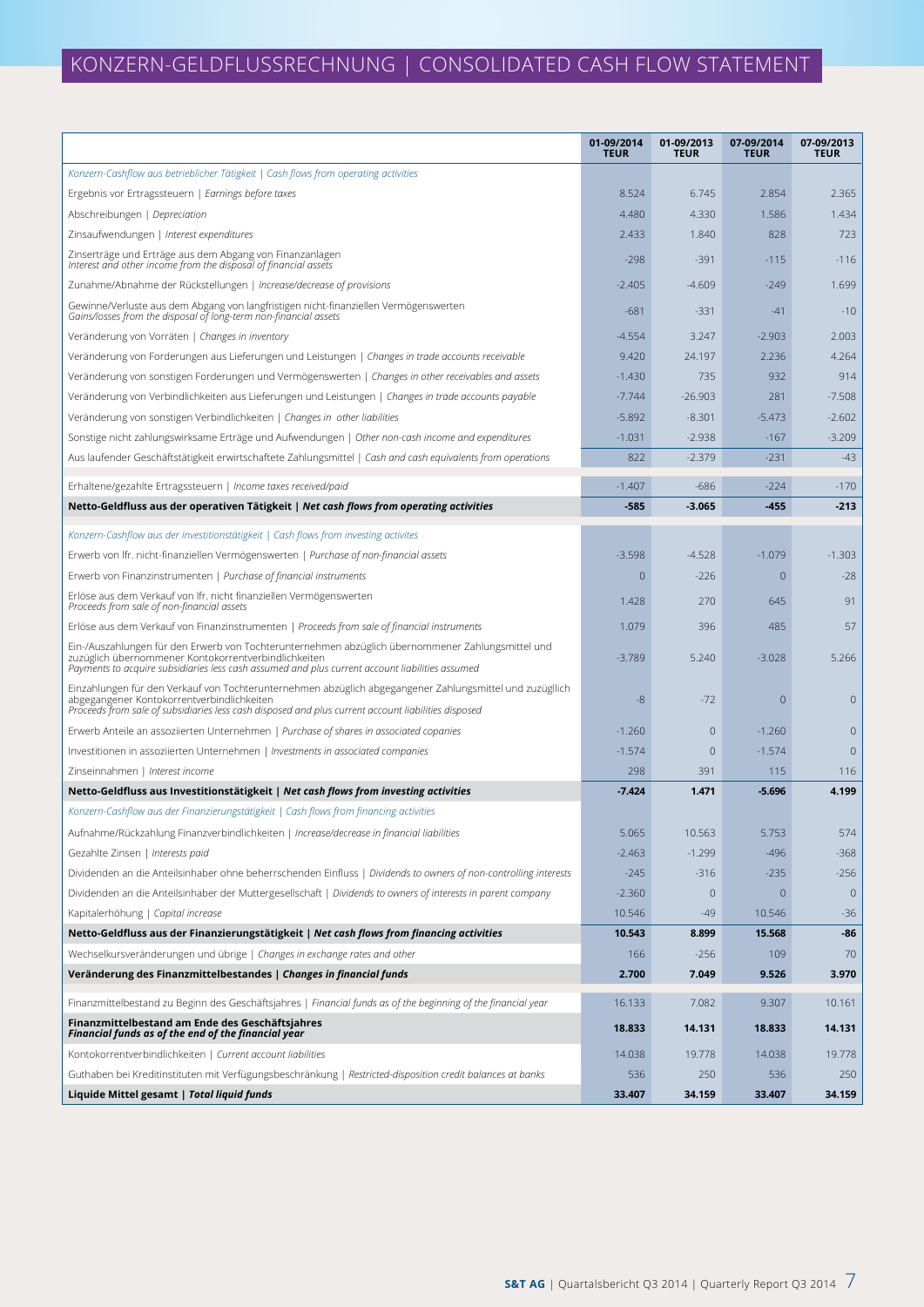#### Aufstellungsgrundsätze

Der konsolidierte Zwischenabschluss zum 30.09.2014 wurde in Übereinstimmung mit den International Financial Reporting Standards (IFRS), wie sie in der EU anzuwenden sind, aufgestellt und weist keine Veränderung in den angewandten Rechnungslegungsgrundsätzen und -methoden gegenüber dem Konzernabschluss zum 31.12.2013 auf. Alle Angaben erfolgen, sofern nicht anders vermerkt, in Tausend Euro (TEUR).

Die Vergleichszahlen in der Konzern-Eigenkapitalentwicklung zum 30.09.2013 wurden hinsichtlich der Eröffnungswerte zum 01.01.2013 aufgrund der Fehlerfeststellung durch die Deutsche Prüfstelle für Rechnungslegung betreffend des Konzernabschlusses zum 31.12.2011 und deren Folgewirkung angepasst. Die Details wurden im Konzernabschluss zum 31.12.2013 ausführlich dargestellt.

#### Kapital

Das gezeichnete Kapital der S&T AG zum 30.09.2014 in Höhe von EUR 43.271.204 besteht aus 43.271.204 nennwertlosen Stückaktien. Die Entwicklung stellt sich wie folgt dar:

#### Principles of consolidation

These consolidated financial statements as of 30.09.2014 were prepared in accordance with the International Financial Reporting Standards (IFRS), as they are to be applied in the EU. They show no alterations in the accounting principles and methods employed to compile the consolidated financial statements as of 31.12.2013. Unless otherwise noted, all figures are denominated in thousands of euros (TEUR).

The figures of comparison used to detail the consolidated statement of changes in equity as of 30.09.2013 feature the following change. The opening balance as of 01.01.2013 was changed. This was due to the establishment of errors by the Financial Reporting Enforcement Panel in the consolidated financial statements as of 31.12.2011 and to their consequences. The details are elucidated in depth in the consolidated financial statements as of 31.12.2013.

#### **Capital**

The subscribed capital of S&T AG as of 30.09.2014 amounts to EUR 43,271,204, and is divided into 43,271,204 bearer shares without par value. The development of capital is depicted in the chart below:

Taking the form of authorized capital, the increase in capital carried out of July 2014 was performed on a cash basis. This was undertaken through the issuance of 3,933,745 non-par shares made out to the bearer. This increase was registered in the Commercial Register on 30.07.2014. The issuing price was EUR 2.80 per share. This issuance caused the company to realize proceeds of EUR 10.5 million.

|                                                                           | FUR :      |
|---------------------------------------------------------------------------|------------|
| Gezeichnetes Kapital zum 01.01.2014   Subscribed capital as of 01.01.2014 | 39.337.459 |
| $+$ Barkapitalerhöhung $+$ Increase on cash basis in capital              | 3.933.745  |
| Gezeichnetes Kapital zum 30.09.2014   Subscribed capital as of 30.09.2014 | 43.271.204 |

Die im Juli 2014 durchgeführte Kapitalerhöhung aus genehmigten Kapital erfolgte gegen Bareinlage durch Ausgabe von 3.933.745 auf den Inhaber lautenden Stückaktien und wurde am 30.07.2014 im Firmenbuch eingetragen. Der Ausgabekurs lag bei EUR 2,80 je Stückaktie, womit der Gesellschaft ein Nettoemissionserlös von EUR 10,5 Mio. zufloss.

#### Veränderungen im Konsolidierungskreis

#### Erwerb von 48% der Anteile an der Affair OOO, Moskau, Russland

Am 06.06.2014 hat die S&T AG einen Vertrag zum Erwerb von 48% der Anteile an der Affair OOO mit Sitz in Moskau unterzeichnet. Die Affair OOO hält als Holding 74,5% an operativen Tochtergesellschaften, die seit vielen Jahren in den Bereichen Energy sowie Softwareentwicklung tätig sind. Die Gruppe beschäftigt ca. 600 Mitarbeiter, darunter überwiegend hochqualifizierte Ingenieure. Das für S&T strategisch wichtige Segment Appliances im Bereich Smart Energy wird damit weiter ausgebaut.

Der Kaufpreis für die Anteile in Höhe von 48% beläuft sich auf EUR 5,87 Mio. Das Closing erfolgte am 14.08.2014 nach Erhalt der Genehmigung durch die Wettbewerbsbehörde in Russland.

Aufgrund der Option auf weitere 3% der Stimmrechte wird die Affair OOO im Konzernabschluss der S&T AG ab dem 15.08.2014 vollkonsolidiert. Die Bilanzierung des Unternehmenszusammenschlusses erfolgte auf Basis vorläufiger Werte. Die erworbenen Vermögenswerte und Schulden sind im Rahmen der Erstkonsolidierung im Konzernabschluss wie folgt bestimmt worden:

### Changes in companies consolidated into the Group

#### Acquisition of 48% of the shares of Affair OOO, Moscow, Russia

As of 06.06.2014, S&T AG signed a contract enabling it to acquire 48% of the shares of Affair OOO, whose headquarters are in Moscow. Affair OOO serves as as a holding. Its stake in its operative subsidiaries comes to 74.5%. They have been active for many years in the areas of smart energy and software development. The group has some 600 employees, some of them highly qualified engineers. This acquisition has enabled S&T's strategically-important Appliances segment to step up its operations in the smart energy sector.

The price of the purchase of the 48% stake came to EUR 5.87 million. The closing took place on August 14, 2014, upon the securing of approval from Russia's antitrust authorities.

The option to purchase a further 3% of Affair OOO's voting rights has caused it to be fully consolidated into the consolidated financial statements of S&T AG. This incorporation took effect as of 15.08.2014. The reporting of the business-combination has been made on the basis of preliminary figures. The assets and liabilities acquired and reported in the initial consolidation into the consolidated financial statements have been determined to be:

| Erworbenes Nettovermögen   Net assets acquired                                                                               | in TEUR   |
|------------------------------------------------------------------------------------------------------------------------------|-----------|
| Liquide Mittel   Liquid funds                                                                                                | 3.303     |
| Langfristige Vermögenswerte   Non-current assets                                                                             | 4.523     |
| Vorräte   Inventories                                                                                                        | 5.255     |
| Forderungen aus Lieferungen und Leistungen (Nominalwert TEUR 18.308)   Trade accounts receivable (Nominal value TEUR 18.308) | 13.686    |
| Sonstige Forderungen und Vermögenswerte   Other receivables and assets                                                       | 5.470     |
| Passive latente Steuern   Deferred tax liabilities                                                                           | $-208$    |
| Verbindlichkeiten aus Lieferungen und Leistungen   Trade accounts payable                                                    | $-6.556$  |
| Sonstige kurzfristige Verbindlichkeiten   Other current payables                                                             | $-18.467$ |
| Nettovermögen   Net assets                                                                                                   | 7.006     |
| Anteile ohne beherrschenden Einfluss   Non-controlling interests                                                             | $-4.101$  |
| Erworbenes Nettovermögen   Net assets acquired                                                                               | 2.905     |
|                                                                                                                              |           |
| Geschäfts- oder Firmenwert   Goodwill                                                                                        | in TEUR   |
| Gesamte Gegenleistung   Total purchase consideration                                                                         | 5.870     |
| Erworbenes Nettovermögen   Net assets acquired                                                                               | $-2.905$  |

**Geschäfts- oder Firmenwert |** *Goodwill* **2.965**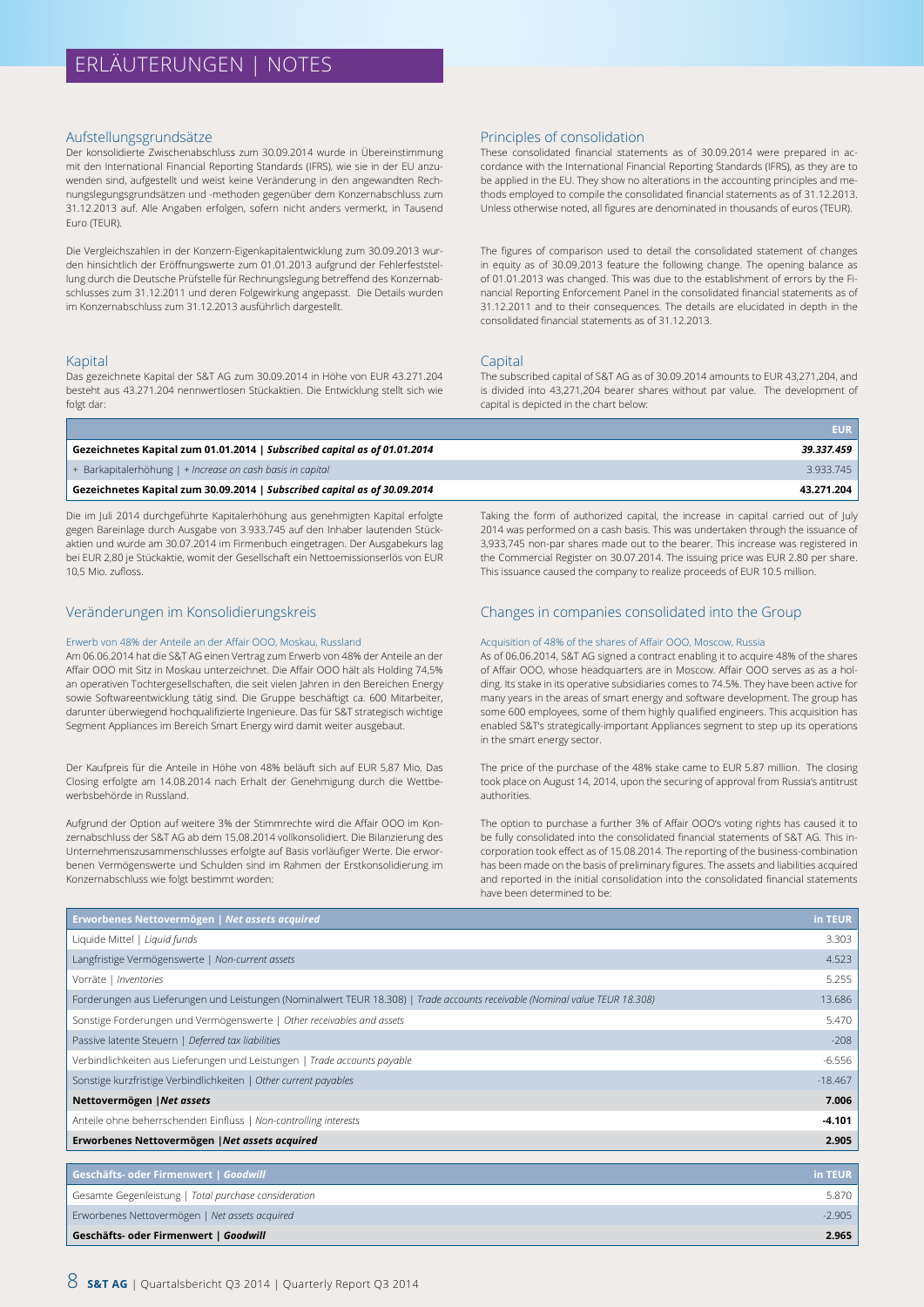| Nettozahlungsmittelfluss   Net cash flow                                                                                                                       | in TEUR  |
|----------------------------------------------------------------------------------------------------------------------------------------------------------------|----------|
| Kaufpreis   Purchase price                                                                                                                                     | $-5.870$ |
| Übernommene Kontokorrentverbindlichkeiten abzgl. mit dem Tochterunternehmen erworbene Zahlungsmittel<br>Current account liabilities less liquid funds acquired | 3.303    |
| Transaktionskosten   Transaction costs                                                                                                                         | $-49$    |
| Nettozahlungsmittelfluss   Net cash flow                                                                                                                       | -2.616   |

Die Affair OOO hat mit ihren Tochtergesellschaften seit der Konzernzugehörigkeit mit TEUR 6.833 zu den Umsatzerlösen und mit TEUR 484 zum Konzernergebnis beigetragen. Die Geschäftsentwicklung der Affair OOO ist saisonal geprägt, mit höheren Umsätzen und Ergebnisbeiträgen in der zweiten Jahreshälfte. Wäre die Erstkonsolidierung zum 01.01.2014 erfolgt, hätten sich zudem die Umsatzerlöse des Konzerns um TEUR 26.930 und das Periodenergebnis um TEUR -4.049 verändert.

#### Erwerb von 100% der Anteile an der Hener IT-Group GmbH, Linz, Österreich

Im Juli 2014 hat die S&T AG 100% der Anteile der Hener IT-Group GmbH, Linz, erworben. Die Hener IT-Group ist ein auf IT-Outsourcing bzw. IT-Betriebsführung spezialisiertes Systemhaus. Die Hener IT-Group verfügt über umfangreiches Know-how in den Bereichen Cloud und virtuelle Desktop-Infrastruktur, wobei aus einem eigenen Rechenzentrum Cloud Services zur Verfügung gestellt werden. Darüber hinaus ist das Unternehmen seit Jahren erfolgreich im Bereich Managed Printing bzw. Output Services tätig.

Die Kaufpreisallokation wurde abgeschlossen, die Hener IT-Group GmbH wird seit 01.07.2014 im Konzernabschluss der S&T AG vollkonsolidiert. Die erworbenen Vermögenswerte und Schulden wurden wie folgt im Rahmen der Erstkonsolidierung im Konzernabschluss berücksichtigt:

Since becoming part of the S&T Group, Affair OOO and its subsidiaries have contributed TEUR 6,833 to the sales and TEUR 484 to the consolidated income. The business done by Affair OOO is highly seasonal, with the preponderance of sales and earnings accruing in the second half of the year. Had the initial consolidation taken place as of 01.01.2014, the Group's sales would have increased by TEUR 26,930, and the results for the period by TEUR -4,049.

#### Acquisition of 100% of the shares of Hener IT-Group GmbH, Linz, Austria

In July 2014, S&T AG acquired 100% of the shares of Hener IT-Group GmbH, Linz. Hener IT-Group is specialized in providing IT outsourcing and enterprise management services and systems. Hener IT-Group has a comprehensive stock of expertise in the cloud and virtual desktop infrastructure areas. Hener maintains a proprietary computer center, which it deploys in the supplying of cloud services. In addition, the company has long been a successful provider of managed printing, output and other specialized services

Upon completion of the purchase price allocation, Hener IT-Group GmbH was fully consolidated as of 01.07.2014 into the consolidated financial statements of S&T AG. The assets and liabilities acquired were initially consolidated into the consolidated financial statements in the following way:

| Erworbenes Nettovermögen   Net assets acquired                                                                                                                 | in TEUR |
|----------------------------------------------------------------------------------------------------------------------------------------------------------------|---------|
| Liquide Mittel   Liquid funds                                                                                                                                  |         |
| Langfristige Vermögenswerte   Non-current assets                                                                                                               | 132     |
| Vorräte   Inventories                                                                                                                                          | 37      |
| Forderungen aus Lieferungen und Leistungen (Nominalwert TEUR 67   Trade accounts receivable (Nominal value TEUR 67)                                            | 38      |
| Sonstige Forderungen und Vermögenswerte   Other receivables and assets                                                                                         | 65      |
| Langfristige Schulden   Non-current liabilities                                                                                                                | $-25$   |
| Passive latente Steuern   Deferred tax liabilities                                                                                                             | $-6$    |
| Verbindlichkeiten aus Lieferungen und Leistungen   Trade accounts payable                                                                                      | $-110$  |
| Sonstige kurzfristige Verbindlichkeiten   Other current payables                                                                                               | $-149$  |
| Kurzfristige finanzielle Verbindlichkeiten   Short-term financial liabilities                                                                                  | $-245$  |
| Erworbenes Nettovermögen   Net assets acquired                                                                                                                 | $-262$  |
| Geschäfts- oder Firmenwert   Goodwill                                                                                                                          | in TEUR |
| Gesamte Gegenleistung   Total purchase consideration                                                                                                           | 290     |
| Erworbenes Nettovermögen   Net assets acquired                                                                                                                 | 262     |
| Geschäfts- oder Firmenwert   Goodwill                                                                                                                          | 552     |
| Nettozahlungsmittelfluss   Net cash flow                                                                                                                       | in TEUR |
| Kaufpreis   Purchase price                                                                                                                                     | $-165$  |
| Übernommene Kontokorrentverbindlichkeiten abzgl. mit dem Tochterunternehmen erworbene Zahlungsmittel<br>Current account liabilities less liquid funds acquired | $-244$  |
| Transaktionskosten   Transaction costs                                                                                                                         | $-1$    |
| Nettozahlungsmittelfluss   Net cash flow                                                                                                                       | $-410$  |

Der Kaufpreis der Hener IT-Group setzt sich aus einer fixen Komponente von TEUR 165 sowie variablen, bedingten Komponenten zusammen, die mit TEUR 125 angesetzt wurden.

Die Hener IT-Group GmbH hat seit der Konzernzugehörigkeit TEUR 346 zu den Umsatzerlösen und TEUR 32 zum Konzernergebnis beigetragen. Wäre die Erstkonsolidierung zum 01.01.2014 erfolgt, hätten sich zudem die Umsatzerlöse des Konzerns um TEUR 755 und das Periodenergebnis um TEUR -137 verändert.

Erwerb von 100% der Anteile an der Adams & Weber GmbH, Mendig, Deutschland Im Mai 2014 hat die S&T AG 100% der Anteile der Adams & Weber GmbH, Mendig, Deutschland, übernommen. Die Gesellschaft wurde anschließend in S&T GmbH umbenannt.

Die S&T GmbH (vormals Adams & Weber GmbH) ist als IT-Systemhaus schwerpunktmäßig im Großraum Rhein-Mosel tätig. Die Gesellschaft plant, analysiert und reaThe purchase price of Hener IT-Group is comprised of a fixed component amounting to TEUR 165, and of floating, conditional components having a total recognized value of TEUR 125.

Since forming part of the Group, Hener IT-Group GmbH has contributed TEUR 346 to sales and TEUR 32 to Group net income. Had the initial consolidation taken place as of 01.01.2014, consolidated sales would have increased by TEUR 755, with the results for the period being changed by TEUR -137.

#### Acquisition of 100% of the shares of Adams & Weber GmbH, Mendig

In May, 2014, S&T AG acquired 100% of the shares of Adams & Weber GmbH, Mendig, Germany. The company was subsequently renamed S&T GmbH.

S&T GmbH (previously Adams & Weber GmbH) is a provider of IT systems whose business is based in the Rhine-Mosel metropolitan area. The company plans, ana-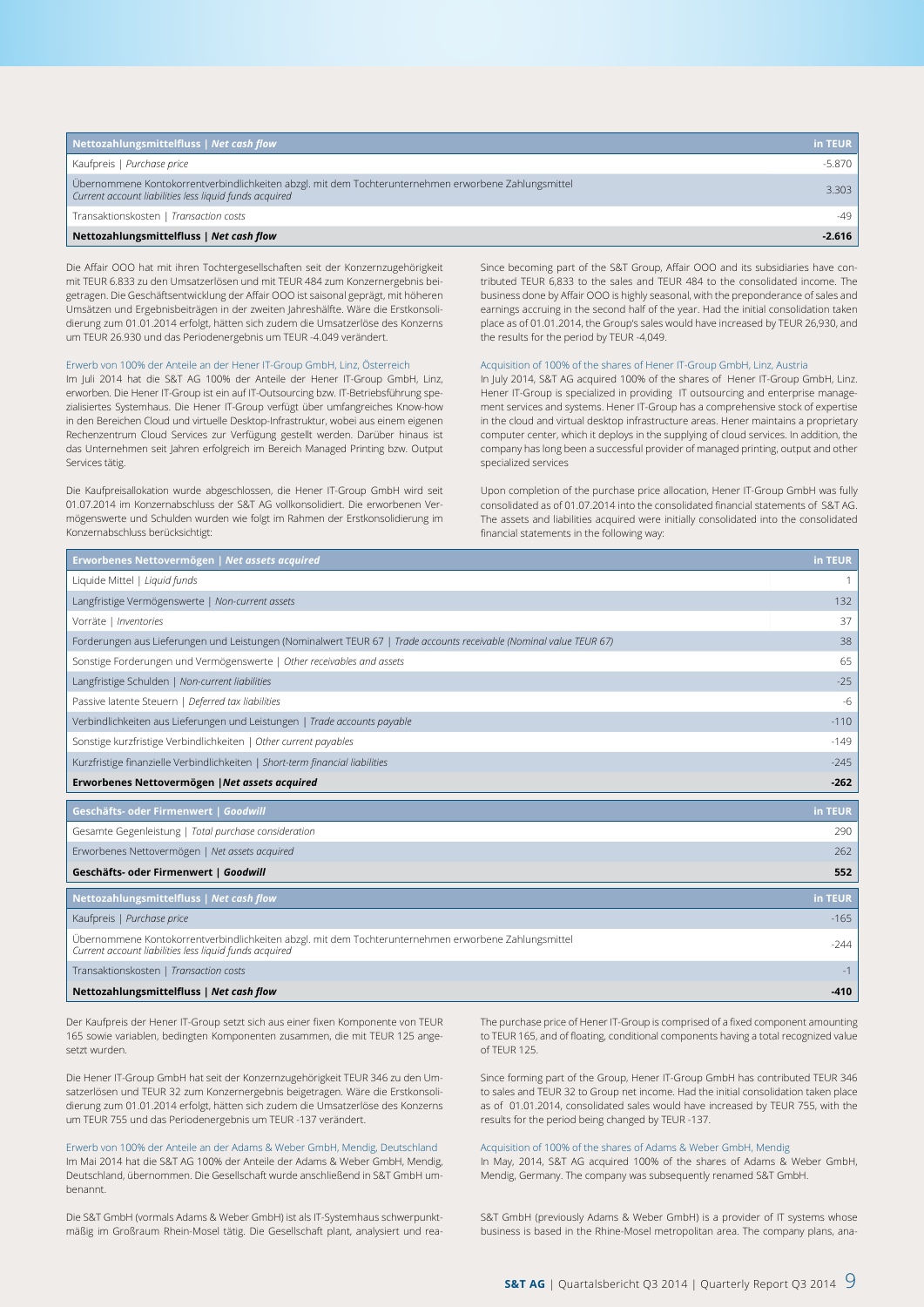## ERLÄUTERUNGEN | NOTES

lisiert Netzwerk-Systeme für Unternehmen und öffentliche Verwaltungen. Mit der Akquisition wurde die Präsenz der S&T-Gruppe in Deutschland ausgebaut.

Die Kaufpreisallokation wurde abgeschlossen, die S&T GmbH wird seit 01.05.2014 im Konzernabschluss der S&T AG vollkonsolidiert. Die erworbenen Vermögenswerte und Schulden wurden wie folgt im Rahmen der Erstkonsolidierung im Konzernabschluss berücksichtigt:

lyzes and realizes networks-based systems used by companies and public sector bodies. The acquisition has augmented the S&T Group's presence on the German market.

Upon the conclusion of the purchase price allocation, S&T GmbH was fully consolidated as of 01.05.2014 into the consolidated financial statements of S&T AG. The assets and liabilities acquired were taken into account upon this initial consolidation in the following way:

| Erworbenes Nettovermögen   Net assets acquired                                                                                                                 | in TEUR |
|----------------------------------------------------------------------------------------------------------------------------------------------------------------|---------|
| Liquide Mittel   Liquid funds                                                                                                                                  | 38      |
| Langfristige Vermögenswerte   Non-current assets                                                                                                               | 63      |
| Vorräte   Inventories                                                                                                                                          | 68      |
| Forderungen aus Lieferungen und Leistungen (Nominalwert TEUR 173)   Trade accounts receivable (Nominal value TEUR 173)                                         | 113     |
| Sonstige Forderungen und Vermögenswerte   Other receivables and assets                                                                                         | 209     |
| Passive latente Steuern   Deferred tax liabilities                                                                                                             | $-61$   |
| Verbindlichkeiten aus Lieferungen und Leistungen   Trade accounts payable                                                                                      | $-380$  |
| Sonstige kurzfristige Verbindlichkeiten   Other current payables                                                                                               | $-174$  |
| Kurzfristige finanzielle Verbindlichkeiten   Short-term financial liabilities                                                                                  | $-251$  |
| Erworbenes Nettovermögen   Net assets acquired                                                                                                                 | $-375$  |
| Geschäfts- oder Firmenwert   Goodwill                                                                                                                          | in TEUR |
|                                                                                                                                                                |         |
| Gesamte Gegenleistung   Total purchase consideration                                                                                                           | 106     |
| Erworbenes Nettovermögen   Net assets acquired                                                                                                                 | 375     |
| Geschäfts- oder Firmenwert   Goodwill                                                                                                                          | 481     |
| Nettozahlungsmittelfluss   Net cash flow                                                                                                                       | in TEUR |
| Kaufpreis   Purchase price                                                                                                                                     | $-106$  |
| Übernommene Kontokorrentverbindlichkeiten abzgl. mit dem Tochterunternehmen erworbene Zahlungsmittel<br>Current account liabilities less liquid funds acquired | $-213$  |
|                                                                                                                                                                |         |
| Transaktionskosten   Transaction costs                                                                                                                         | $-2$    |

Die S&T GmbH, Mendig, hat seit der Konzernzugehörigkeit TEUR 932 zu den Umsatzerlösen und TEUR 55 zum Konzernergebnis beigetragen. Wäre die Erstkonsolidierung zum 01.01.2014 erfolgt, hätten sich zudem die Umsatzerlöse des Konzerns um TEUR 993 und das Periodenergebnis um TEUR +21 verändert.

#### Neugründung Maxdata GmbH, Mendig, Deutschland

Die am 16.04.2014 neu gegründete Maxdata GmbH, Mendig, wurde im zweiten Quartal 2014 in den Konsolidierungskreis aufgenommen. Die Gesellschaft soll den Vertrieb der Eigenmarke Maxdata in Deutschland verstärken und weitere Kunden erschließen. Die Maxdata GmbH hat zur Nutzung von Synergien denselben Firmensitz wie die S&T GmbH.

#### Erwerb von 51% der Anteile an der ubitronix system solutions GmbH, Hagenberg, Österreich

Im Februar 2014 hat die S&T AG von den Gründungsgesellschaftern der ubitronix GmbH 40% der Anteile an der ubitronix GmbH erworben. Zusätzlich wurden von der Krtek13 AG mit Wirkung zum 01.03.2014 die von ihr gehaltenen 11% der Anteile an der ubitronix GmbH erworben. Der Kaufpreis für die 51% der Anteile betrug TEUR 915, davon entfielen auf die Krtek13 AG TEUR 165. Die Krtek13 AG ist ein nahestehendes Unternehmen des Vorstandsvorsitzenden der S&T AG, Herrn Hannes Niederhauser.

Die ubitronix GmbH ist im Bereich der Entwicklung und dem Vertrieb intelligenter Energiemanagement-Systeme tätig, auch bekannt als Smart-Metering- und Smart-Grid-Systeme. Die ubitronix GmbH wird seit dem 01.03.2014 in den Konzernabschluss der S&T AG einbezogen. Die Kaufpreisallokation wurde im zweiten Quartal 2014 abgeschlossen und ergab gegenüber der vorläufigen Berechnung nur geringfügige Änderungen.

Since becoming part of the Group, S&T GmbH, Mendig, has contributed to its sales and earnings TEUR 932 and TEUR 55 respectively. Had the initial consolidation taken place as of 01.01.2014, the Group's sales and results for the period would have been altered by TEUR 993 and TEUR +21 respectively.

#### Founding of Maxdata GmbH, Mendig

Founded on 16.04.2014, Maxdata GmbH, Mendig, was incorporated into the Group in the second quarter of 2014. The company has been charged with the augmenting of the distribution of the company's Maxdata proprietary brand in Germany. Maxdata is to secure more customers. To realize synergy effects, Maxdata GmbH shares headquarters with S&T GmbH.

#### Acquisition of 51% of the shares in ubitronix system solutions GmbH, Hagenberg, Austria

In February 2014, S&T AG acquired from ubitronix's founding shareholders 40% of the shares of the company. In a move taking effect on March 1, 2014, a further 11% of the shares in ubitronix GmbH was secured from Krtek13. The purchase price for this 51% of the shares came to TEUR 915, of which TEUR 165 went to Krtek13. Krtek13 AG is a company affiliated with Hannes Niederhauser, the chairman of the managing board of S&T AG.

ubitronix GmbH is activate in the development and distribution of intelligent energy management systems, also known as "smart metering and grid" ones. As of March 1, 2014, ubitronix GmbH was fully consolidated in the consolidated financial statements of S&T AG. The purchase price allocation was concluded in the second quarter of 2014. This process caused only negligible alterations in the preliminary calculation.

| <b>Erworbenes Nettovermögen   Net assets acquired</b>                                                                  | in TEUR  |
|------------------------------------------------------------------------------------------------------------------------|----------|
| Liquide Mittel   Liquid funds                                                                                          | 479      |
| Langfristige Vermögenswerte   Non-current assets                                                                       | 596      |
| Vorräte   Inventories                                                                                                  | 202      |
| Forderungen aus Lieferungen und Leistungen (Nominalwert TEUR 490)   Trade accounts receivable (Nominal value TEUR 490) | 470      |
| Sonstige Forderungen und Vermögenswerte   Other receivables and assets                                                 | 26       |
| Passive latente Steuern   Deferred tax liabilities                                                                     | $-76$    |
| Verbindlichkeiten aus Lieferungen und Leistungen   Trade accounts payable                                              | $-94$    |
| Sonstige kurzfristige Verbindlichkeiten   Other current payables                                                       | $-1.268$ |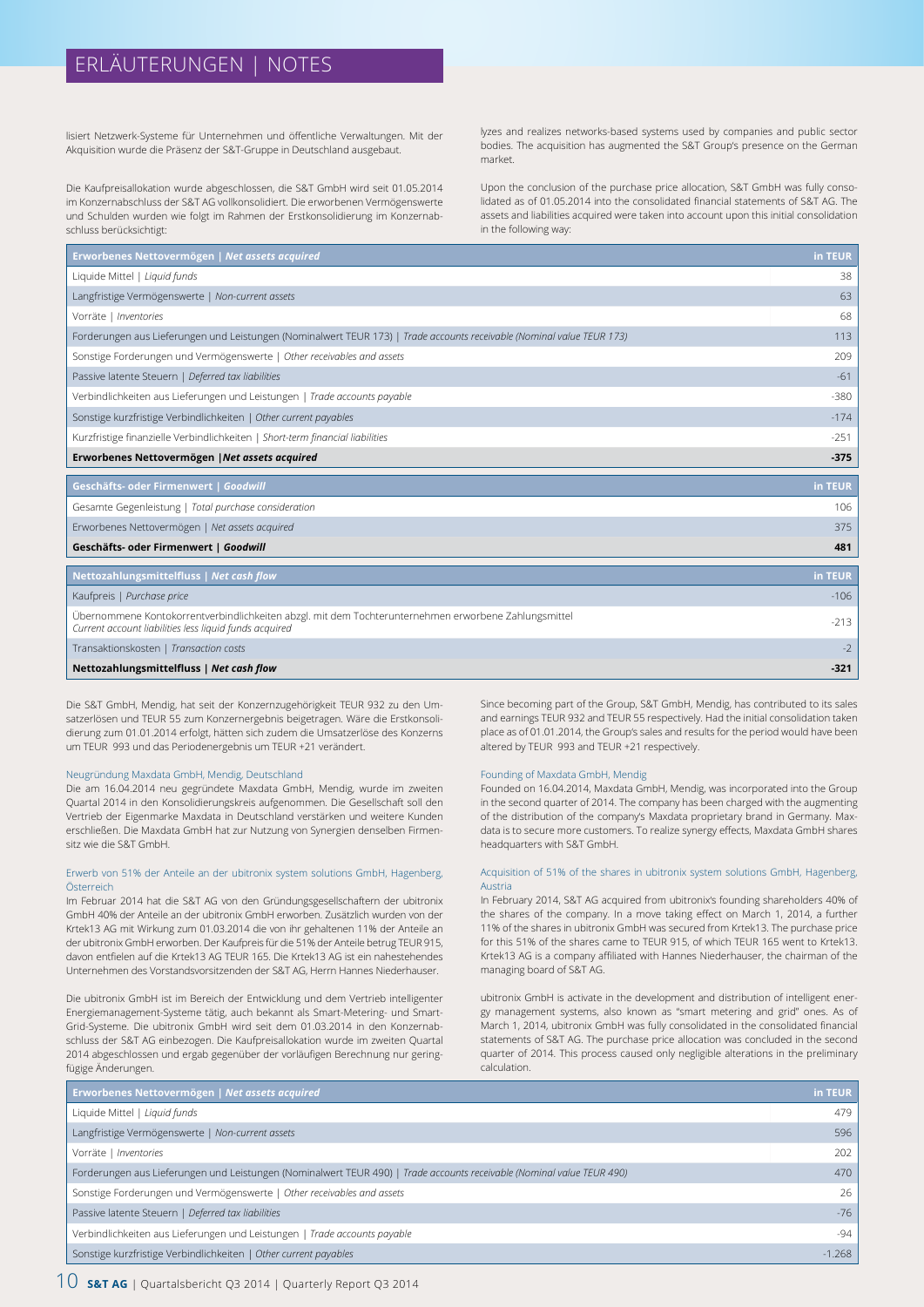| Nettovermögen   Net assets acquired                                                                                                                            | 335      |
|----------------------------------------------------------------------------------------------------------------------------------------------------------------|----------|
| Anteile ohne beherrschenden Einfluss   Non-controlling interests                                                                                               | $-164$   |
| Erworbenes Nettovermögen   Net assets acquired                                                                                                                 | 171      |
| Geschäfts- oder Firmenwert   Goodwill                                                                                                                          | in TEUR. |
| Gesamte Gegenleistung   Total purchase consideration                                                                                                           | 915      |
| Erworbenes Nettovermögen   Net assets acquired                                                                                                                 | $-171$   |
| Geschäfts- oder Firmenwert   Goodwill                                                                                                                          | 744      |
| Nettozahlungsmittelfluss   Net cash flow                                                                                                                       | in TEUR  |
| Kaufpreis   Purchase price                                                                                                                                     | $-915$   |
| Übernommene Kontokorrentverbindlichkeiten abzgl. mit dem Tochterunternehmen erworbene Zahlungsmittel<br>Current account liabilities less liquid funds acquired | 479      |
| Transaktionskosten   Transaction costs                                                                                                                         | $-4$     |
| Nettozahlungsmittelfluss   Net cash flow                                                                                                                       | $-440$   |

Die ubitronix GmbH hat seit der Konzernzugehörigkeit TEUR 2.765 zu den Umsatzerlösen und TEUR -4 zum Konzernergebnis beigetragen. Wäre die Erstkonsolidierung zum 01.01.2014 erfolgt, hätten sich zudem die Umsatzerlöse des Konzerns um TEUR 814 und das Periodenergebnis um TEUR -66 verändert.

#### Unternehmensverkauf Funworld Srl, Mailand, Italien

Im Januar 2014 wurde die 100%-Beteiligung der S&T AG an der Funworld Srl an das lokale Management verkauft. Das Management der S&T AG beschloss, einen wesentlichen Teil des Geschäfts direkt aus Österreich weiterzubetreiben und die Gesellschaft zu veräußern. Die Gesellschaft wurde zum 01.01.2014 dekonsolidiert. Der Verkaufspreis betrug EUR 1.000. Nach Erfassung eines Forderungsnachlasses in Höhe von TEUR 172 und der Eliminierung des Zwischengewinnes auf übernommene immaterielle Vermögenswerte in Höhe von TEUR 114 wurde ein Ertrag aus dem Abgang in Höhe von TEUR 30 erfasst.

Since being consolidated into the Group, ubitronix GmbH has contributed TEUR 2,765 to sales and TEUR - 4 to consolidated income. Had the initial consolidation taken place as of 01.01.2014, the Group's sales and earnings for the period would have risen by TEUR 814, with its profits having declined by TEUR -66.

#### Sale of Funworld Srl, Milan, Italy

In January 2014, S&T sold its 100% stake in Funworld Srl to the local management. S&T AG decided to pursue a substantial part of Funworld's business directly from Austria, and to sell the company. As of January 1, 2014, Funworld was deconsolidated. The price of the sale came to EUR 1,000. After having taken into account a release from receivables amounting to TEUR 172 and the elimination of the intermediate profit arising from intangible assets assumed and amounting to TEUR 114, results from the disposal of assets amounting to TEUR 30 were recognized.

| Abgegangenes Nettovermögen   Net assets sold                              | in TEUR |
|---------------------------------------------------------------------------|---------|
| Liquide Mittel   Liquid funds                                             | 9       |
| Langfristige Vermögenswerte   Non-current assets                          | 194     |
| Vorräte   Inventories                                                     | 111     |
| Forderungen aus Lieferungen und Leistungen   Trade accounts receivable    | 162     |
| Sonstige Forderungen und Vermögenswerte   Other receivables and assets    | 98      |
| Langfristige Schulden   Non-current liabilities                           | $-135$  |
| Verbindlichkeiten aus Lieferungen und Leistungen   Trade accounts payable | $-657$  |
| Sonstige kurzfristige Verbindlichkeiten   Other current liabilities       | $-98$   |
| Abgegangenes Nettovermögen   Net assets sold                              | $-316$  |
|                                                                           |         |
| Nettozahlungsmittelfluss   Net cash flow                                  | in TEUR |
| Verkaufserlös   Disposal consideration                                    |         |
| Liquide Mittel   Liquid funds                                             | $-9$    |
| Nettozahlungsmittelfluss   Net cash flow                                  | -8      |

### Anteile an assoziierten Unternehmen

Neugründung Networked Energy Services Corporation (NES), Delaware, USA Im September 2014 hat die S&T AG im Rahmen der Gründung der Networked Energy Services Corp. (NES) einen Anteil von 40% an der Gesellschaft übernommen. Der Geschäftsfokus von NES liegt im Bereich der Entwicklung und des Vertriebs von Hardund Softwareprodukten für Smart Grids, wozu etwa eine Head-End-Softwarelösung für Energieversorger oder mit dem OSGP-Standard kompatible Geräte für Smart Metering bzw. die Kontrolle und Verarbeitung von Netzdaten zählen. Dazu hat NES die Smart-Grid-Sparte des US-amerikanischen Unternehmens Echelon erworben.

Die Transaktion wurde mit der Erteilung der Genehmigung durch die zuständigen Kartellrechtsbehörden am 30.09.2014 abgeschlossen. Der 40%-Anteil an der Networked Energy Services Corp. wird ab 30.09.2014 als assoziiertes Unternehmen nach der Equity-Methode in den Konzernabschluss der S&T AG einbezogen.

#### Aktienoptionsprogramm

Im Juli 2014 wurden dem Vorstand der S&T AG sowie den Führungskräften von ausgewählten verbundenen Unternehmen auf Grundlage eines Aktienoptionsprogramms erstmalig 420.000 Aktienoptionen gewährt.

#### Shares in associated companies

Founding of Networked Energy Services Corporation (NES), Delaware, USA In September 2014, S&T AG acquired a 40% stake in the newly-founded Networked Energy Services Corp. (NES). NES' business is the development and distribution of the hardware and software needed for smart grids. Items in its portfolio include head-end software solutions needed by energy suppliers and OSGP standard-compatible devices enabling smart metering and the controlling and processing of grid data. These items stem from NES' acquisition of the smart grids division of Echelon, an American company.

The transaction was closed on September 30, 2014 upon the securing of the approval by the dedicated anti-trust authorities. S&T's 40% stake in Networked Energy Services Corp. was consolidated using the equity method as of September 30, 2014 in the consolidated financial statements of S&T AG.

#### Stock option program

In July, 2014, in a first-time move, the executive board of S&T AG and the senior managers of selected affiliated companies were granted on the basis of a stock option program 420,000 stock options.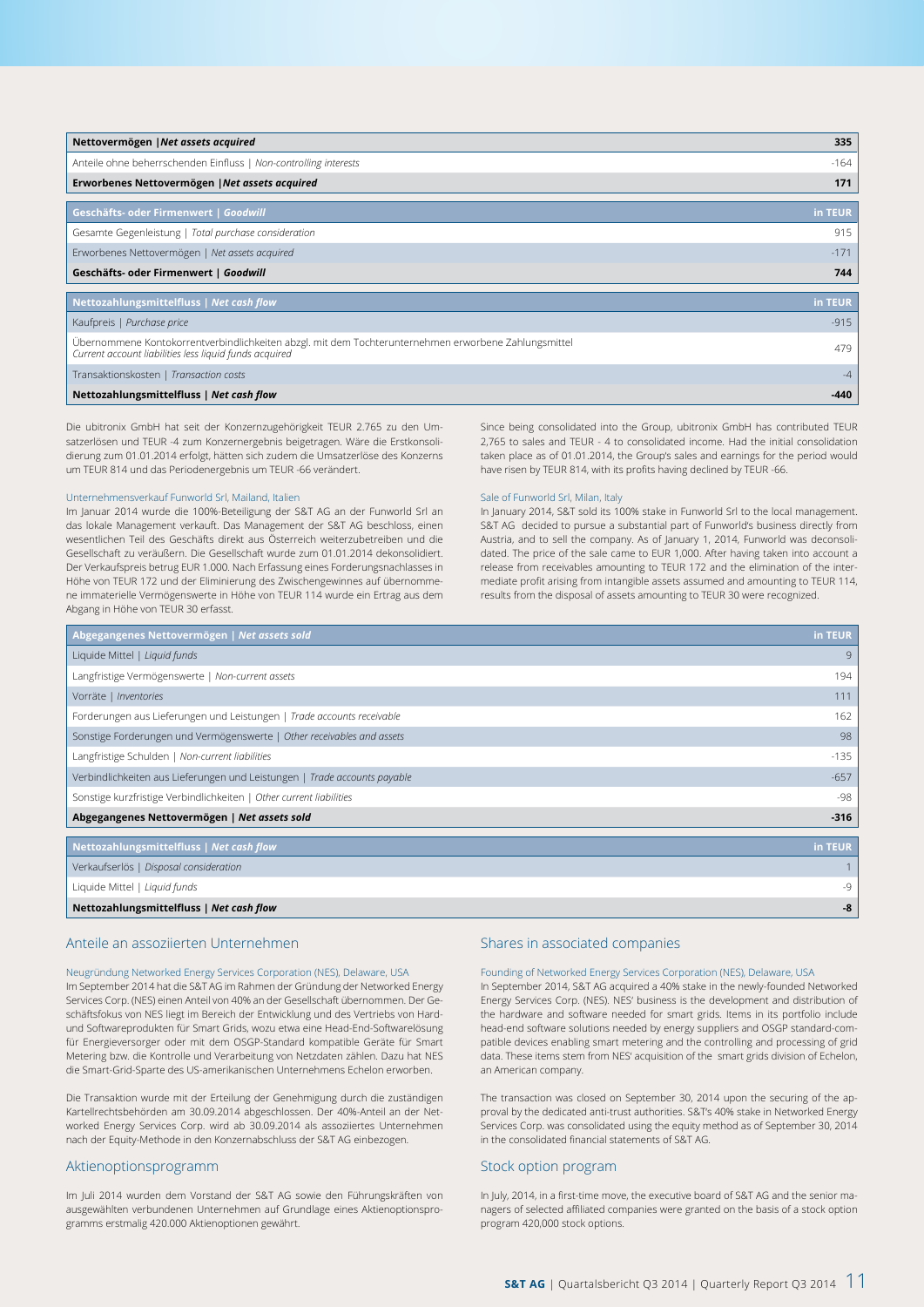## ERLÄUTERUNGEN | NOTES

Die Laufzeit des Aktienoptionsprogramms beginnt mit dem Ausgabetag und endet nach Ablauf von vier Jahren. Die Aktienoptionen können erst nach Ablauf einer Wartezeit ausgeübt werden. Die Wartezeit beginnt mit dem Ausgabetag und endet nach Auflauf von zwölf Monaten. Die im Aktienoptionsprogramm definierten Ausübungszeiträume betragen jeweils 20 Börsenhandelstage, beginnend am 2. Börsenhandelstag nach Veröffentlichung der Quartals-, Halbjahres- oder Jahresberichte. Nicht ausgeübte Aktienoptionen verfallen am Ende der Laufzeit sowie bei Beendigung des Beschäftigungsverhältnisses zwischen dem Bezugsberechtigten und der Gesellschaft, sofern keine Ausübung im nächstmöglichen Ausübungszeitraum erfolgt.

Das Aktienoptionsprogramm sieht das alleinige Recht der Gesellschaft vor, den Bezugsberechtigten Aktien gegen Zahlung des Ausübungspreises zu liefern oder einen Barausgleich anzubieten. Der beizulegende Zeitwert der gewährten Aktienoptionen wurde zum Zeitpunkt der Gewährung unter Verwendung des Optionspreismodells nach Black/Scholes ermittelt.

Nachfolgende Tabelle zeigt die wesentlichen Parameter des Aktienoptionsprogramms:

The term of the stock option program begins upon the issuance date and expires upon the end of four years' time. The stock options can be exercised only upon the expiry of the qualifying time. This commences upon the day of issuance and ends after twelve months' time. The terms of exercising comprise twenty days of stock exchange trading each, with each term beginning upon the second day of stock exchange trading subsequent to the publication of the quarterly, six month and annual reports. Non-exercised stock options lapse upon the end of the term and upon the ending of the relationship of employment between the party qualified to exercise the options and the company, in cases in which no such exercising occurs in the next possible term of exercising.

The stock option program grants the company the exclusive right to offer those entitled to procure such stocks. This procurement is to take the form of the payment of the exercise price. The company is also entitled to offer cash compensation. The fair value of the stock options granted was calculated as of the time of granting using the Black/Scholes option price model.

The following chart depicts the key parameters of the stock option program:

| Ausgabetag   Date of issuance                                    | 04.07.2014                                                                                                           |
|------------------------------------------------------------------|----------------------------------------------------------------------------------------------------------------------|
| Laufzeit   Term                                                  | 4 Jahre   4 years                                                                                                    |
| Wartezeit   Qualifying time                                      | 12 Monate   12 month                                                                                                 |
| Ausübungspreis je Aktienoption   Exercise price per stock option | 115% des Börsenschlusskurses am Ausgabetag<br>115% of the closing quote on the stock exchange on the day of issuance |
| Aktienkurs am Ausgabetag   Stock quote on day of issuance        | <b>EUR 2.80</b>                                                                                                      |
| Dividendenrendite   Dividend yield                               | 2.55%                                                                                                                |
| Erwartete Volatilität   Expected volatility                      | 32,42%                                                                                                               |
| Zinssatz   Rate of interest                                      | 0.53%                                                                                                                |
| Erwartete Laufzeit der Optionen   Expected term of options       | 3,31 Jahre   3,31 years                                                                                              |
| Optionswert   Value of option                                    | 36,22 cent                                                                                                           |

Seit Beginn des Aktienoptionsprogramms im Juli 2014 hat der Konzern in der Gewinn- und Verlustrechnung einen Aufwand in Höhe von TEUR 38 erfasst.

### Gezahlte Dividenden

Die für das Geschäftsjahr 2013 vorgeschlagene Dividende in Höhe von EUR 0,06 je Aktie wurde in der 15. ordentlichen Hauptversammlung vom 30.5.2014 beschlossen. Die gezahlte Dividende der 39.337.459 dividendenberechtigten Aktien belief sich auf TEUR 2.360 und wurde am 06.06.2014 ausbezahlt.

### Signifikante Geschäftsvorfälle

Im ersten Quartal 2014 wurde die variable Kaufpreisverpflichtung aus dem früheren Erwerb der Amit GmbH in Höhe von TEUR 1.200 infolge einer vorzeitigen Abfindung eines vormaligen Gründungsgesellschafters aufgelöst. Der daraus resultierende Ertrag wurde im ersten Quartal 2014 unter den Übrigen Erträgen erfasst. Außerordentliche Kosten (vornehmlich Restrukturierungs- und Akquisitionsaufwendungen) wurden im ersten Quartal 2014 in Höhe von zirka TEUR 600 in den Sonstigen Aufwendungen und Personalaufwendungen erfasst.

Im zweiten Quartal 2014 wurde die bislang überwiegend pauschalierte, sich am Umsatz orientierende Bewertung von Garantierisiken im Segment "Services" modifiziert. Nunmehr wird vermehrt die Rückgriffsmöglichkeit auf Lieferanten und Hersteller in der Risikoeinschätzung berücksichtigt. Parallel dient die Historie als Erfahrungswert und Parameter für die Berechnung. Die Risikovorsorge reduzierte sich dadurch im zweiten Quartal um TEUR 629 vor Steuer.

Die im Segment "Services DACH" (ehemals "Products") fortgeführte Restrukturierung ("Red Flag<sup>2</sup>"-Programm), insbesondere die Ergänzung von margenschwachem Hardwaregeschäft mit Dienstleistungen und der Abbau der damit verbundenen Kosten sowie die Akquisitionskosten des Erwerbs der zum Segment "Service DACH" zugehörigen Gesellschaften Adams und Weber GmbH bzw. Hener IT-Group GmbH, führten im zweiten Quartal zu Aufwendungen, vornehmlich einmaligen Personalkosten, von TEUR 512, im dritten Quartal von TEUR 385.

The S&T Group has recognized expenditures of TEUR 38 in its income statement since the launching of the stock option program.

### Dividends paid

S&T AG's 15th annual general assembly of shareholders was held on May 30, 2014. It resolved the paying out of the dividend of EUR 0.06 per share proposed for the 2013 financial year. The dividend paid on June 6, 2014 upon those 39,337,459 shares authorized for such came to TEUR 2,360.

#### Significant business transactions

Dissolved in the first quarter of 2014 was the floating price obligation ensuing from the previously-occurring acquisition of Amit GmbH. This dissolution resulted from the ahead-of-schedule payment of compensation to a former founding shareholder of Amit. The amount of TEUR 1,200 ensuing from this was reported in the first quarter of 2014 in other earnings. Extraordinary costs (primarily restructuring and acquisition expenditures) amounting to some TEUR 600 are reported in the Other and Personnel Expenditures items.

The assessment of guarantee risks to which the Services segment is exposed used to be generally calculated using a lump sum assessment informed by sales. This was modified in the second quarter of 2014. Taken into greater account in this assessment are now the abilities to get redress from suppliers and manufacturers. The history of such now also serves as a parameter of experience and calculation. This measure caused provisions for risks to be reduced on a pre-tax basis by TEUR 629 in the second quarter.

The restructuring ("Red Flag<sup>2</sup>" program) being carried out of the "Services DACH" (formerly Products) segment – with this especially including the winding up of lowmargin hardware businesses, the reduction of the costs associated with them, the businesses' being complemented by services enabling them, and the costs of acquisition of Adams and Weber GmbH and Hener IT-Group GmbH – gave rise to expenditures – primarily one-time in nature and for personnel – of TEUR 512 in the second quarter and TEUR 385 arose in the third quarter.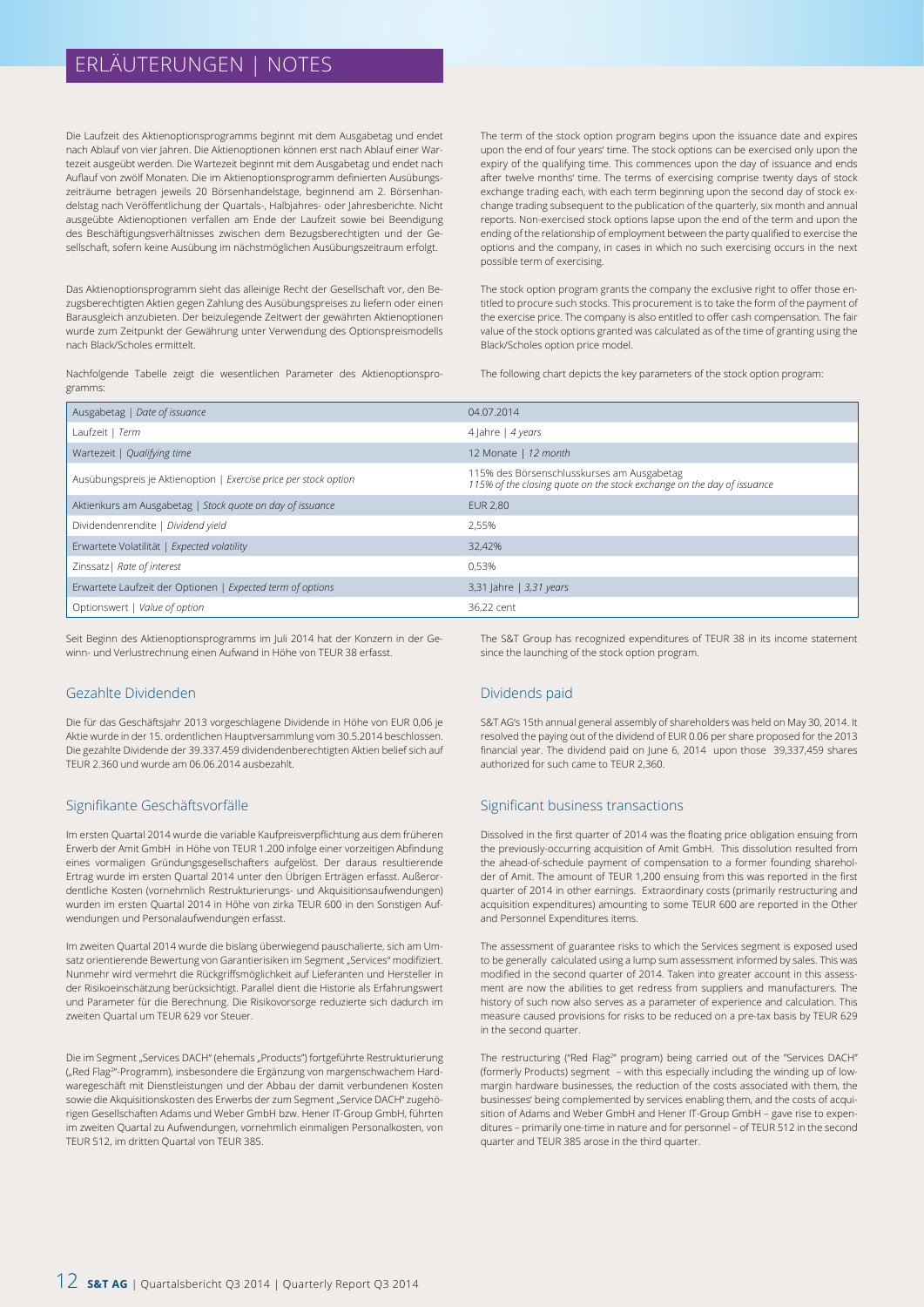#### Segmentinformation

#### Information on segments

|                                        | <b>Services DACH</b> |        | <b>Appliances</b> |        | <b>Services EE</b> |         |
|----------------------------------------|----------------------|--------|-------------------|--------|--------------------|---------|
| in TEUR                                | 2014                 | 2013   | 2014              | 2013   | 2014               | 2013    |
| Umsatzerlöse   Revenues                | 63.563               | 69.405 | 45.670            | 27.512 | 144.398            | 141.349 |
| Bruttomarge   Gross margin             | 14.698               | 13.575 | 25.502            | 18.820 | 44.762             | 45.118  |
| EBITDA   EBITDA                        | 1.572                | 2.594  | 7.788             | 7.052  | 5.778              | 2.878   |
| Periodenergebnis   Consolidated income | $-1.461$             | 25     | 5.655             | 5.343  | 3.181              | 849     |

Aufgrund der Reduzierung des reinen Produktgeschäftes bzw. der Neuausrichtung durch die Erweiterung mit Serviceleistungen wurde das Segment "Products" in "Services DACH" (mit Deutschland, Österreich, Schweiz) umbenannt. Die Angaben zum Segment "Services DACH" beinhalten das Headquarter der S&T AG. Die Akquisitionen und Neugründungen des Geschäftsjahres 2014 sind folgenden Segmenten zugeordnet:

| Affair OOO:                          | Appliances (Smart Energy) |
|--------------------------------------|---------------------------|
| ubitronix systems solutions GmbH:    | Appliances (Smart Energy) |
| Adams & Weber GmbH (jetzt S&T GmbH): | Services DACH             |
| Hener IT-Group GmbH:                 | Services DACH             |
| MAXDATA GmbH:                        | Services DACH             |

Die S&T AG wird durch die Stärkung des Smart-Energy-Geschäftes in diesem Zusammenhang auch die Segmentberichterstattung in Q4/2014 umstellen und das Segment Appliances in zwei Teilsegmente aufteilen. Künftig sollen folgende Informationen für diese Segmente vorliegen:

- Segment: Services DACH (ehemals Segment "Products")
- Segment: Services EE (ehemals Segment "Services")
- Segment: Appliances Security (beinhaltet Security-relevantes Geschäft des ursprünglichen Appliances-Segmentes) Segment: Appliances Smart Energy (umfasst das Smart-Energy-relevante
- Geschäft des ursprünglichen Segmentes Appliances)

### Wesentliche Ereignisse nach Abschluss der Berichtsperiode

Nach Abschluss der Berichtsperiode hat die S&T AG einen weiteren Anteil von 5% an der Networked Energy Services Corp. erworben und hält nunmehr 45% am Unternehmen.

Am 02.10.2014 hat die S&T Romania s.r.l., ein Tochterunternehmen der S&T AG, einen Vertrag über den Erwerb des IT-Business der Quality Business Solutions s.r.l. (QBS) geschlossen. Die Genehmigung der Transaktion durch die rumänischen Wettbewerbsbehörden ist noch ausständig und wird im vierten Quartal 2014 erwartet. Die Übertragung des Geschäftsbereiches wird zu einem Ausbau der Marktanteile und einer weiteren Verbesserung des Leistungsportfolios führen. Als Gegenleistung werden entsprechend der künftigen Geschäftsentwicklung Geschäftsanteile an der S&T Romania s.r.l. gewährt, wobei der Minderheitenanteil auf maximal 49% anwachsen kann.

Nach Abschluss der Berichtsperiode zum 30.09.2014 bis zur Fertigstellung des Abschlusses sind keine weiteren wesentlichen Ereignisse eingetreten.

The winding down of the pure products business and the reconfiguration of them through their being extended to include services caused the Products segment to be renamed in the third quarter of 2014 "Services DACH" (including Germany, Austria and Switzerland). The figures on Services comprise those of S&T AG's headquarters. The companies acquired and founded during the 2014 financial year have been assigned to the following segments:

| Affair OOO:                        | Appliances (Smart Energy) |
|------------------------------------|---------------------------|
| ubitronix systems solutions GmbH:  | Appliances (Smart Energy) |
| Adams & Weber GmbH (now S&T GmbH): | Services DACH             |
| Hener IT-Group GmbH:               | Services DACH             |
| MAXDATA GmbH:                      | Services DACH             |
|                                    |                           |

These transactions have caused S&T AG to revamp in Q4/2014 its reporting on its segments. This revamping has been necessitated by the augmentation of its smart energy business. The following segments are to report the above information in the future. The Appliances segment has been split into two sub-segments:

- Segment: Services DACH (former segment "Products")
- Segment: Services EE (former segment "Services")
- Segment: Appliances Security (comprises the security-relevant business done by the original Appliances segment)
- Segment: Appliances Smart Energy (comprises the smart energy-relevant businesses done by the original Appliances segment)

#### Key events after the conclusion of the reporting period

After the conclusion of the reporting period, S&T AG acquired a further 5% stake in Networked Energy Services Corp. Its holdings now come to 45% of the latter's equity.

On 02.10.2014, S&T Romania s.r.l., a subsidiary of S&T AG, signed a contract for the acquisition of the IT business of Quality Business Solutions s.r.l. (QBS). Romania's fair trade authorities have yet to authorize the transaction. This is expected for the fourth quarter of 2014. The transferring of the business area will cause S&T Romania's share of its market to increase. It will further the improvement of the company's portfolio of products and services. Consideration for the purchase has taken the form – with its amount depending on the future development of business at S&T Romania s.r.l. - of the granting of shares to this company. A ceiling of 49% has been placed on these minority interests.

No further key events have occurred since the conclusion on September 30, 2014 of the reporting period.

#### Aktienbestand von Organen zum 30.09.2014

#### Shares held by corporate officers as of 30.09.2014

| Organ   Board member                                           | <b>Funktion   Function</b>     | <b>Anzahl Aktien   Number of shares</b> |
|----------------------------------------------------------------|--------------------------------|-----------------------------------------|
| Dr. Erhard F. Grossnigg (via: grosso holding GmbH und related) | Aufsichtsrat/Supervisory Board | 8.114.116                               |
| Bernhard Chwatal                                               | Aufsichtsrat/Supervisory Board | $\mathbf{0}$                            |
| Matthias Ehrlich                                               | Aufsichtsrat/Supervisory Board | $\mathbf{0}$                            |
| Hannes Niederhauser (incl. related)                            | CEO                            | 6.447.182                               |
| Michael Jeske                                                  | CO <sub>O</sub>                | 28,000                                  |
| Dr. Peter Sturz                                                | COO                            | 20,000                                  |
| <b>Richard Neuwirth</b>                                        | <b>CFO</b>                     | 5.935                                   |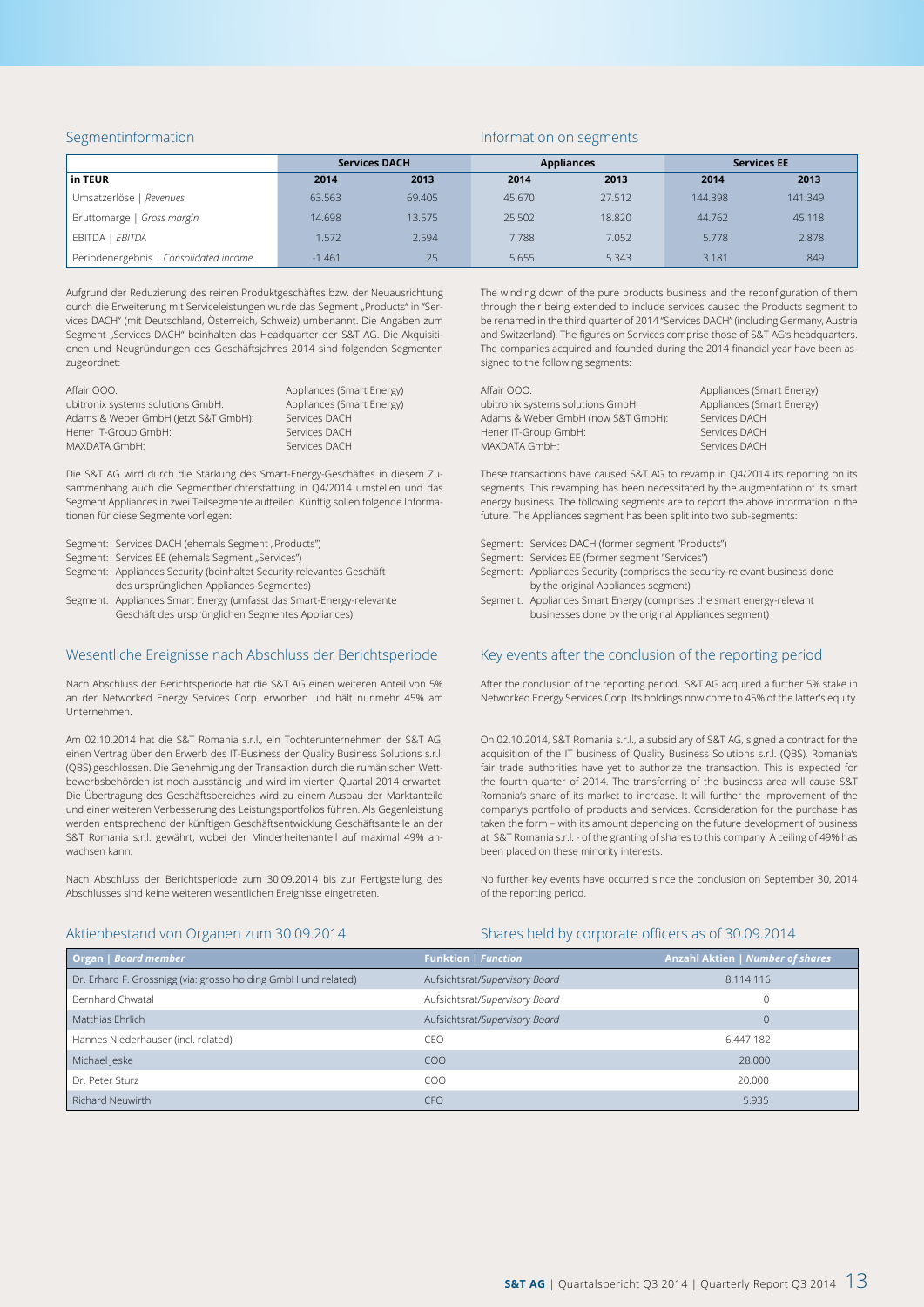### DIE S&T AKTIE | THE S&T STOCK

Nach neun Monaten im Jahr 2014 hat sich der Kurs der S&T-Aktie mit einem Anstieg um 2% nur geringfügig positiv verändert. Im Vergleich zum TecDax, der um 7% anstieg, war die Entwicklung unterdurchschnittlich. Während der Kurs zu Beginn des Jahres bei EUR 2,67 lag, betrug der Schlusskurs zum 30.09.2014 EUR 2,73. Positiv entwickelte sich jedoch die Marktkapitalisierung der S&T: Diese erhöhte sich von 105 Millionen EUR zu Beginn des Jahres 2014 auf 118 Millionen EUR zum 30.09.2014, was einem Wachstum von über 12% und somit einer überproportionalen Entwicklung im Vergleich zum TecDax entspricht. Die Änderung ist mit zurückzuführen auf die Anfang Juli 2014 im Rahmen des genehmigten Kapitals beschlossene, zehnprozentige Kapitalerhöhung. Der Emissionspreis betrug EUR 2,80 und war somit nahe am Börsenkurs. Die Kapitalerhöhung war deutlich überzeichnet.

Im Zeitraum Jänner bis September 2014 bewegten sich die Aktienschlusskurse im XETRA-Handel innerhalb einer Spanne von EUR 2,60 bis EUR 3,07. Im dritten Quartal 2014 lagen die Kursbewegungen zwischen EUR 2,67 und EUR 3,07 und somit nahezu in der gleichen Bandbreite.

Ab Mitte September waren die Aktienmärkte und auch der Kurs der S&T-Aktie von Kursrückgängen und Volatilitäten geprägt. Im Zeitraum von Mitte September bis Ende Oktober 2014 lagen die Schlusskurse der Aktie in einer Bandbreite von EUR 2,54 bis EUR 2,85.

Der durchschnittliche Tagesumsatz der gehandelten S&T-Aktien betrug an den deutschen Börsen in der Periode Jänner bis September 39.875 Aktien.

KeplerCheuvreux nahm im Oktober die S&T-Aktie erstmals in ihr Research-Portfolio auf und publizierte einen Zielpreis von 3,80 EUR. Zusammen mit HauckAufhäuser, deren Research die Aktie momentan mit einem Kursziel von 4,40 EUR bewertet, beurteilen derzeit zwei Analysten das Papier mit einer Kaufempfehlung (Buy). Dabei werden nicht nur Investoren in Deutschland und Österreich, sondern vor allem auch Anleger aus der Schweiz, Frankreich und England angesprochen. Für das laufende vierte Quartal sind Roadshows sowie die Teilnahme am Eigenkapitalforum in Frankfurt geplant. Im Jänner 2015 wird S&T auf der von KeplerCheuvreux in Frankfurt veranstalteten GCC (German Corporate Conference) vertreten sein.

Nach der Kapitalerhöhung hat sich auch die Aktionärsstruktur zum 30.09.2014 gegenüber 30.06.2014 verändert. Während die Großaktionäre grosso holding GmbH 18,8% bzw. Hannes Niederhauser (einschließlich Related Parties) 14,9% der Aktien halten, hat sich der Streubesitz durch die Kapitalerhöhung auf 66,3% erhöht.

As of the end of the first nine months of 2014, S&T's stock had risen a slight, 2% well below the 7% registered by the TecDax index. S&T's stock was quoted at EUR 2.67 as of January 1, 2014, and at EUR 2.73 as of September 30, 2014. S&T's market capitalization developed, however, positively, rising from EUR 105 million as of the beginning of 2014 to EUR 118 million as of 30.09.2014. This rise of 12% was greater than the TecDax's average. This is attributable to the 10% increase in authorized capital resolved upon at the beginning of July 2014. The issuing price of EUR 2.80 was thus close to the stock quote. The capital increase was substantially oversubscribed.

The closing quote of S&T's stock on the XETRA trading platform ranged from EUR 2.60 to EUR 3.07 during January to September 2014. In the third quarter of 2014, this range comprised EUR 2.67 to EUR 3.07 – and was thus virtually the same as that of the year as a whole.

As of mid-September, stock markets – and thus S&T's stock quote – experienced declines and great volatility. In the period from mid-September to the end of October 2014, the stock's closing quote varied between EUR 2.54 and EUR 2.85.

The average daily turnover of the S&T stock traded on German exchanges from January to September 2014 came to 39,875 shares.

In a first, KeplerCheuvreux incorporated in October S&T's stock in its research portfolio. KC set for S&T's stock a target quote of EUR 3.80. HauckAufhäuser's research has pegged this target to be EUR 4.40. This means that two analysts have evaluated the stock to be a "buy". This rating augments S&T's appeal to encompass investors in Germany, Austria, Switzerland, France and the UK. Planned for the current, fourth quarter is the undertaking of roadshows and the participation in Frankfurt's Equity Forum. S&T will be represented at January, 2015's German Corporate Conference.

The capital increase also caused S&T's structure of shareholders as of 30.09.2014 to show changes vis-à-vis that of 30.06.2014. S&T major shareholders are grosso holding GmbH (with an 18.8% holding) and Hannes Niederhauser (and related parties) with 14.9%. The capital increase caused the free float to increase to 66.3%.

|                                              | Aktuelle Periode   current period | Vergleichsperiode Vorjahr   comparative period in previous year |
|----------------------------------------------|-----------------------------------|-----------------------------------------------------------------|
| Gewinn pro Aktie   Earnings per share        | 17 Cent (01-09/2014)              | 15 Cent (01-09/2013)                                            |
| Eigenkapital pro Aktie   Equity per share    | 1,95 EUR (09/2014)                | 1,63 EUR (09/2013)                                              |
| Peridenhoch/Tief   High   low in period      | 2.60 EUR/3.07 EUR                 | 1.98 EUR/2.60 EUR                                               |
| Marktkapitalisierung   Market capitalization | 118 Mio. EUR (30.09.2014)         | 102 Mio. EUR (30.09.2013)                                       |

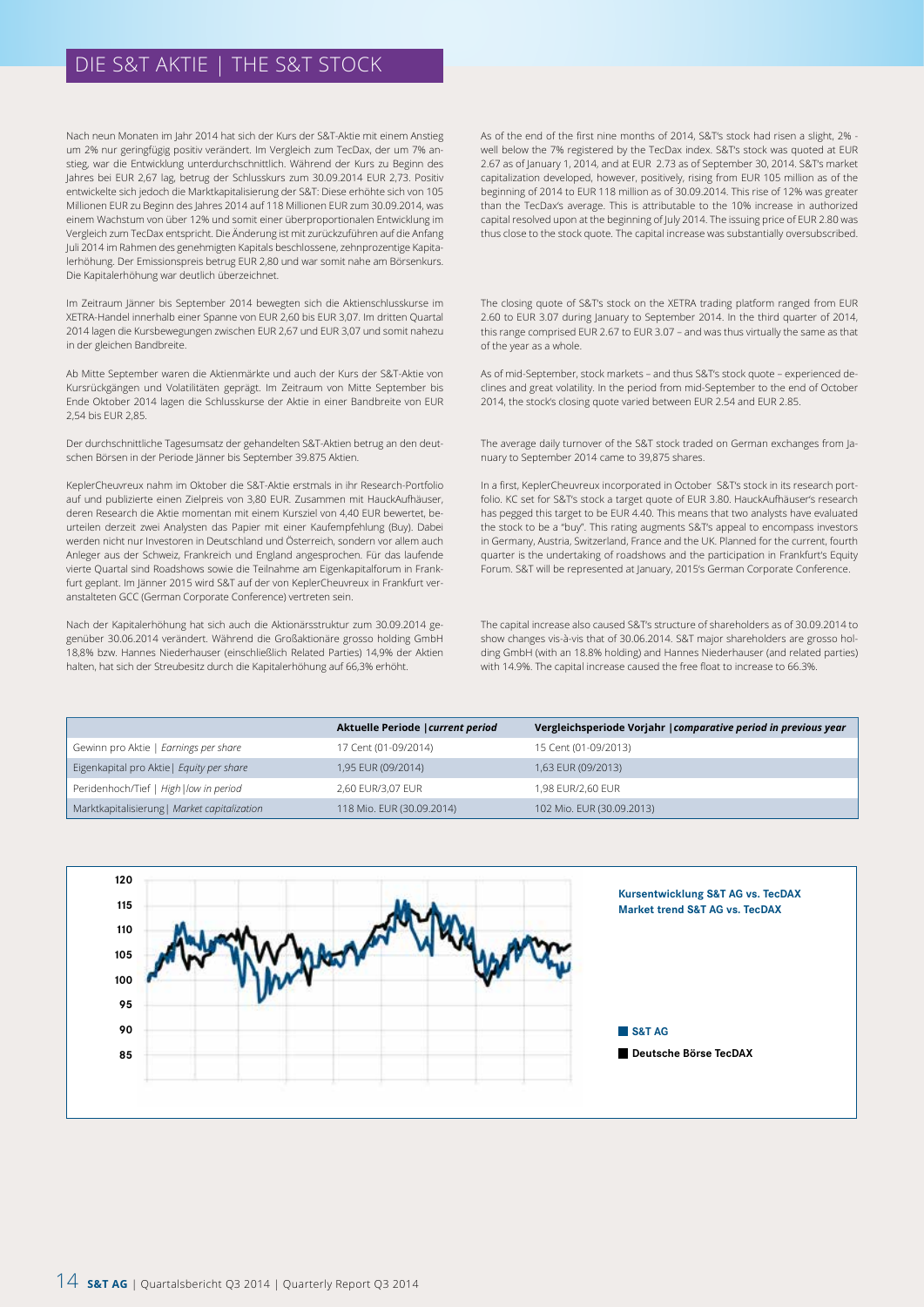### ÜBER S&T | ABOUT S&T

Der auf IT-Lösungen spezialisierte und im Prime Standard der deutschen Börse notierte S&T-Konzern mit Hauptsitz im oberösterreichischen Linz zählt mit rund 2.200 Mitarbeitern und Niederlassungen in 18 zentral- und osteuropäischen Ländern zu den führenden Anbietern von IT-Lösungen in dieser Region.

Zum umfassenden Leistungsportfolio des Unternehmens zählen unter anderem Entwicklung, Implementierung und Betrieb bzw. Wartung kundenspezifischer Lösungen im Hard- und/oder Softwarebereich sowie Outsourcing, Integration und Beratung in IT-Belangen. Darüber hinaus punktet die S&T AG als Partner renommierter Hersteller wie Cisco, EMC, HP, IBM, Microsoft oder Intel sowie als namhafter IT-Hersteller mit einem breiten Portfolio an Eigenprodukten, das von PC-, Storage und Server-Hardware über mobile Lösungen bis hin zu industrietauglichen Tablets reicht.

Im Geschäftsbereich Appliances integriert das Unternehmen Hard- und Software in maßgeschneiderte Lösungen für vertikale Märkte wie Cloud Computing, Cloud Security oder Edutainment bzw. Entertainment. Als einer von wenigen Anbietern ist die S&T AG durch die starke regionale Präsenz imstande, das gesamte Leistungsspektrum in Zentral- und Osteuropa für Kunden mit internationaler Ausrichtung auch nahezu flächendeckend und länderübergreifend erbringen zu können.

Seit 2014 engagiert sich S&T im schnell wachsenden Smart-Energy-Sektor. Nach dem Investment in die Smart-Energy-Technologieanbieter Affair, Networked Energy Services und ubitronix ist S&T dazu imstande, "End-to-End-Lösungen" im Bereich Smart Energy bzw. insbesondere Smart Metering aus einer Hand zu realisieren.

The S&T Group is one of the leading providers of IT solutions in Central and Eastern Europe. Headquartered in Linz, Austria, S&T AG is listed on the Prime Standard segment of the Frankfurt Stock Exchange. The Group employs some 2,200 employees. They staff subsidiaries and offices located in 18 CEE countries.

S&T's comprehensive portfolio comprises the development, implementation, operation and maintenance of client-specific solutions in the hardware and software areas; as well as IT outsourcing, integration and consulting services. S&T's large number of propretiary products include PCs, storage and server hardware, mobile solutions and industry-application tablets. These make S&T a sought-after partner for Cisco, EMC, HP, IBM, Microsoft, Intel and other renowned IT manufacturers.

S&T's Appliances segment integrates hardware and software into customized solutions. These are provided to such vertical markets as cloud computing and security, edutainment and entertainment. S&T is one of the few IT suppliers to maintain a network encompassing the entire CEE region. The company's broad-ranging portfolio is provided to internationally-oriented customers in it.

In 2014, S&T entered the fast-growing smart energy sector. This took the form of S&T's making investments in such providers of cutting edge smart energy technologies as Affair, Networked Energy Service and ubitronix. These investments have given S&T the capability of offering end-to-end smart metering and other smart energy technologies.